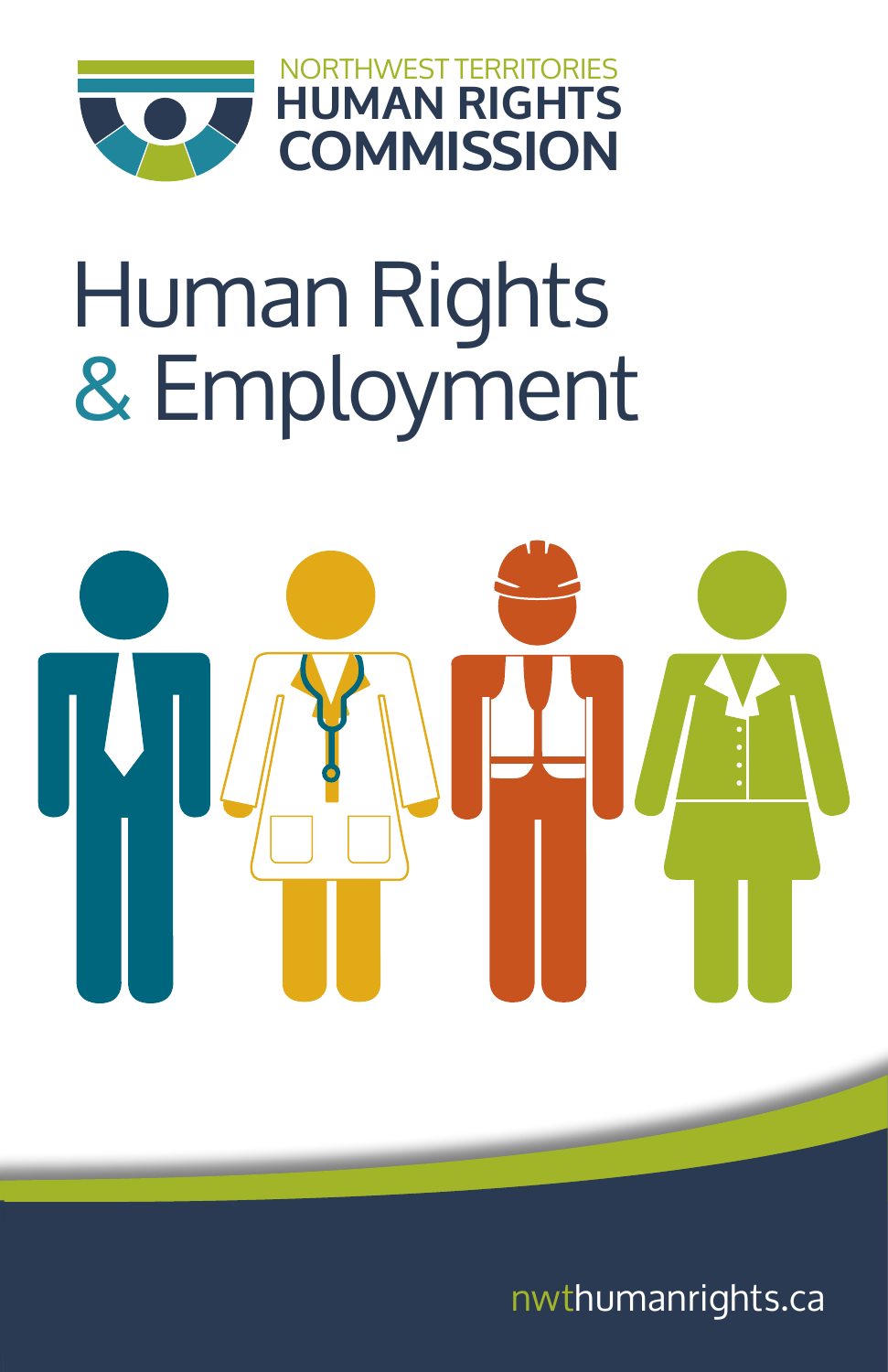## We envision a Territory that is **diverse**, **fair**, **safe**  and **inclusive**, where **everyone** is **equal**.

This guide provides general information about the NWT *Human Rights Act* as it applies to employers and employees in the Northwest Territories. It is not comprehensive, nor is it a legal document. For more information, please refer to the NWT *Human Rights Act* or contact the Commission. Contact and website information is listed at the end of this document.

Please contact us to obtain copies of Commission publications. To receive this information in another language or format, please call 1-888-669-5575.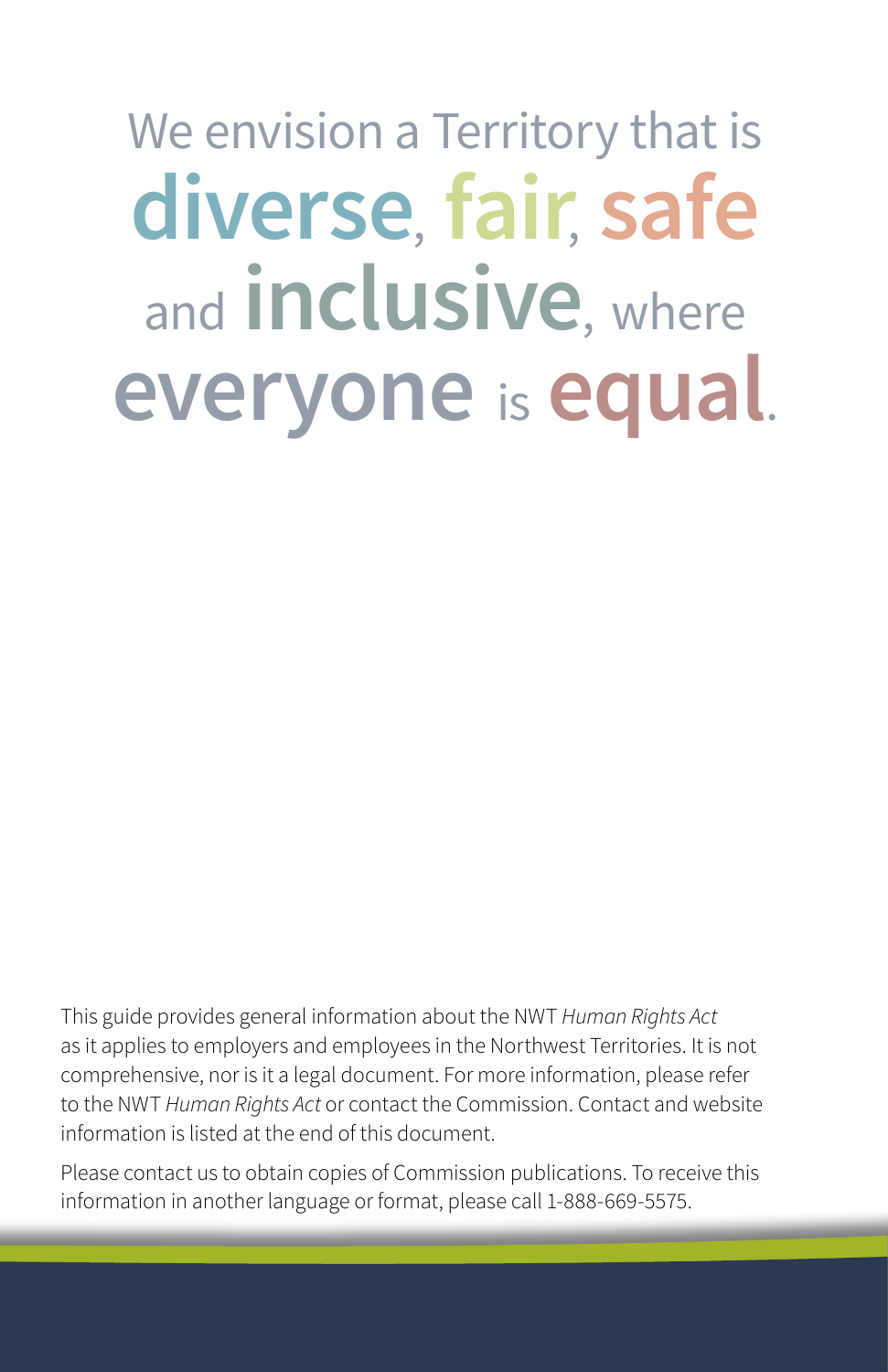## **Contents**

| The Duty to Accommodate is a Shared Responsibility12      |  |
|-----------------------------------------------------------|--|
| When is Accommodation Required?14                         |  |
| When is Accommodation Not Required?15                     |  |
| What is a Bona Fide Occupational Requirement? 15          |  |
|                                                           |  |
|                                                           |  |
| Frequently Asked Questions 19                             |  |
| Planning for Workplace Accommodation 21                   |  |
| Suggestions for a Workplace Accommodation Policy21        |  |
| Suggestions for Workplace Accommodation Procedures 22     |  |
| Checklist for Responding to a Request for Accommodation23 |  |
|                                                           |  |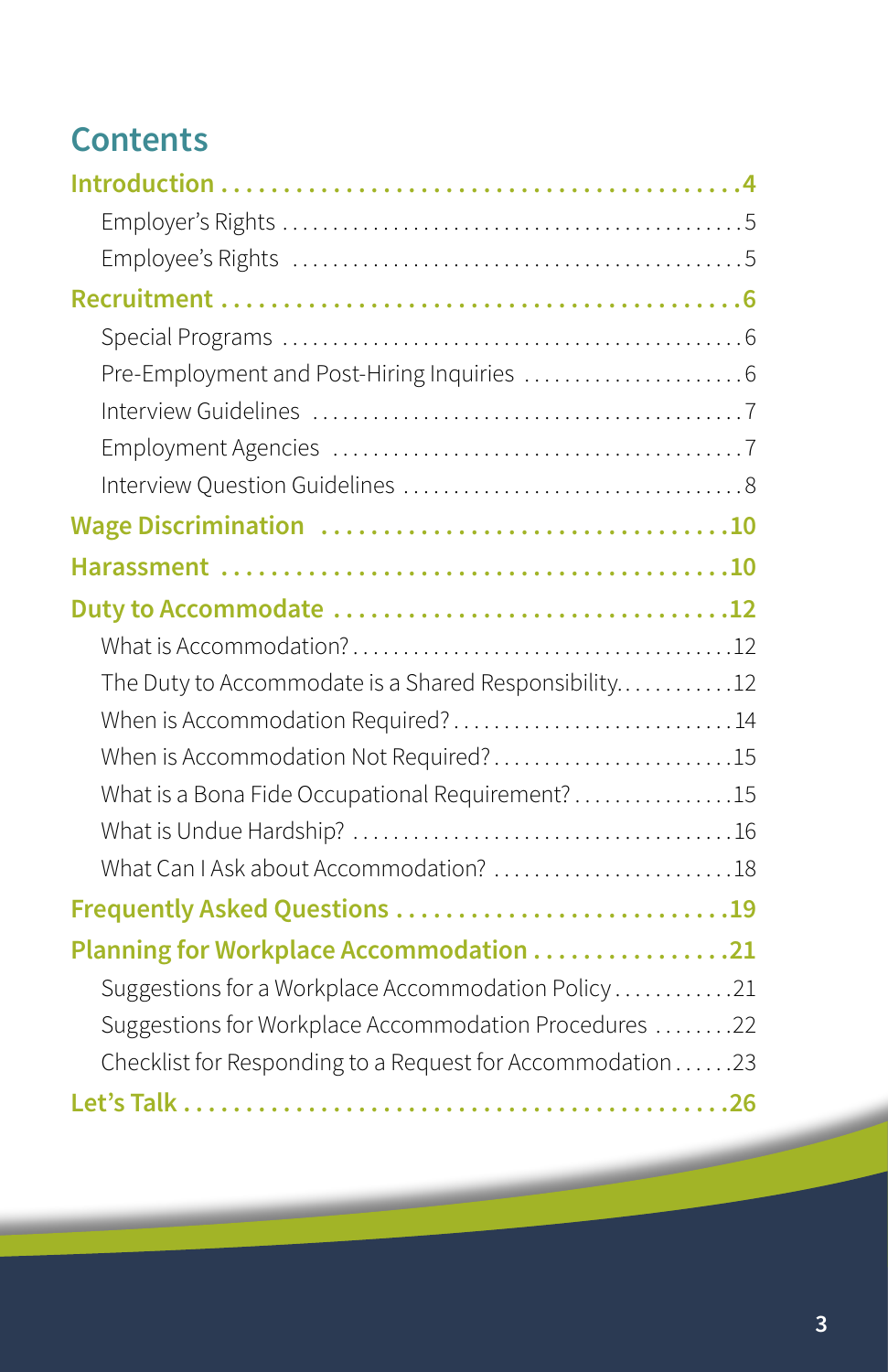## <span id="page-3-0"></span>**Introduction**

The fundamental right to equality is protected in all areas of employment. This means equal access to employment opportunities and equitable treatment in the workplace. Everyone, including employers, benefits when job-related considerations such as ability, merit, and responsibility are the criteria used to evaluate applicants and employees. When these criteria are used in evaluation, employers get the best person for the job.

The NWT *Human Rights Act (Act)* prohibits discrimination on the basis of:

- race
- colour
- ancestry
- place of origin
- ethnic origin
- nationality
- sex
- sexual orientation
- gender identity
- gender expression
- family status
- marital status
- family affiliation
- social condition
- religion
- creed
- political belief
- political association
- pardoned criminal conviction
- disability
- age
- record suspension

The *Act* embodies the principle that all persons should be assessed on individual merit. Characteristics unrelated to job performance should not be considered. This means employers and employment agencies should only ask questions related to the job requirements.

The *Act* prohibits employers and employment agencies from discriminating during the hiring process, promotions, transfers, lay-offs, dismissals, or any other terms and conditions of employment. The *Act* also applies to trade unions, employers' associations and occupational associations.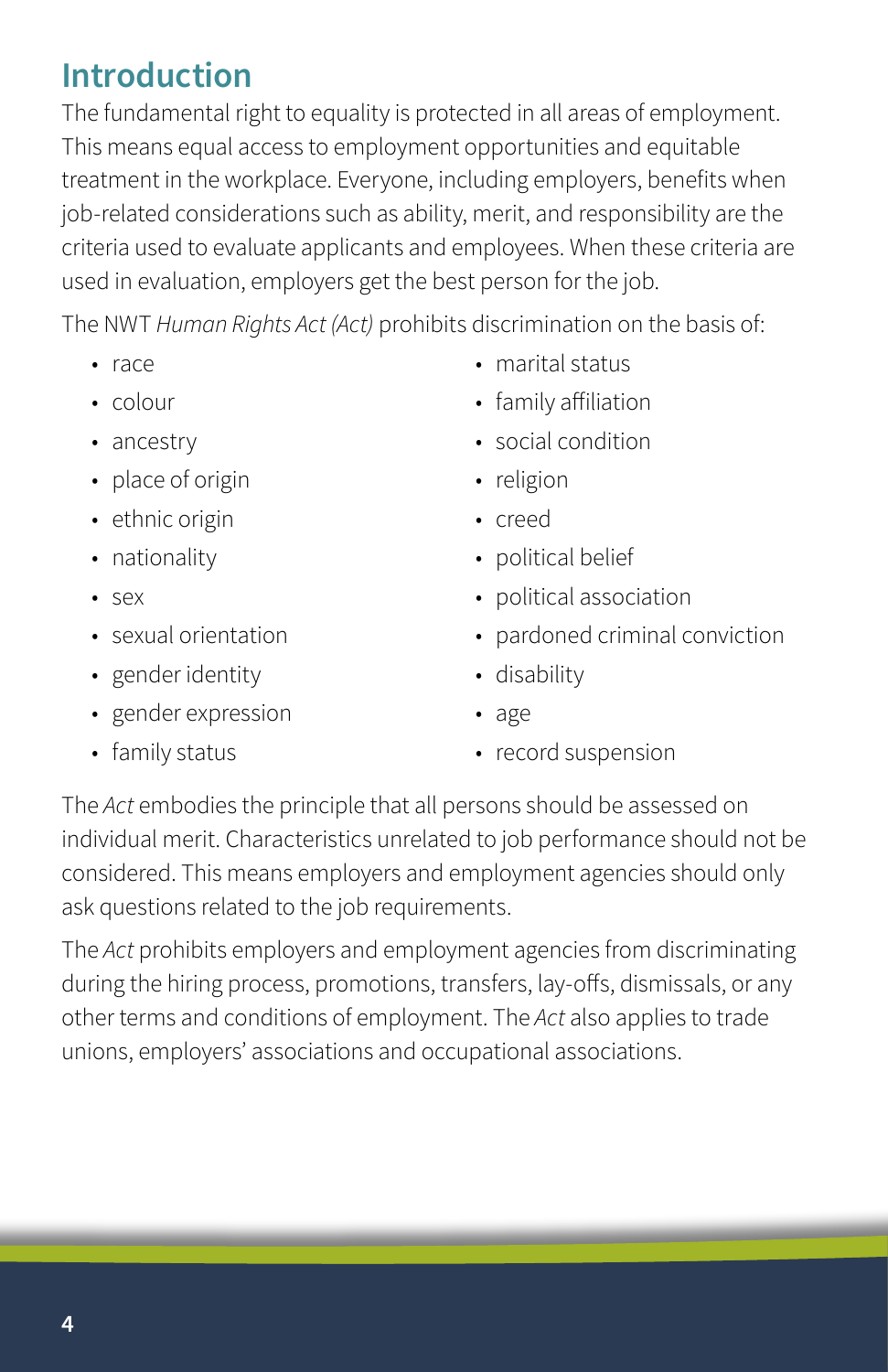#### <span id="page-4-0"></span>**Employer's Rights**

Employers have the right to hire, dismiss, promote and establish conditions of employment that best serve their corporate goals with the understanding that merit is the guiding principle in all aspects of employment.

#### **Employers have the right to:**

- define specific employment needs according to business priorities
- require job-related qualifications and/or experience
- set employment terms and conditions
- hire, promote and assign the most qualified person for a position
- establish standards for evaluating job performance
- establish salary and wage scales either independently or through negotiations
- require adherence to clearly defined job descriptions and performance criteria
- discipline, demote or dismiss incompetent, negligent or insubordinate employees
- expect a full and impartial investigation of any complaint filed against them under the *Human Rights Act*

#### **Employee's Rights**

The *Act* protects employees and job applicants by ensuring that employment decisions are based on job-related criteria and not discriminatory factors. All employees have a right to work for an employer who complies with the provisions of the *Act* and who promptly addresses human rights issues in the workplace.

#### **Employees have the right to:**

- work in an environment that is free from discrimination and harassment
- file a complaint without fear of reprisal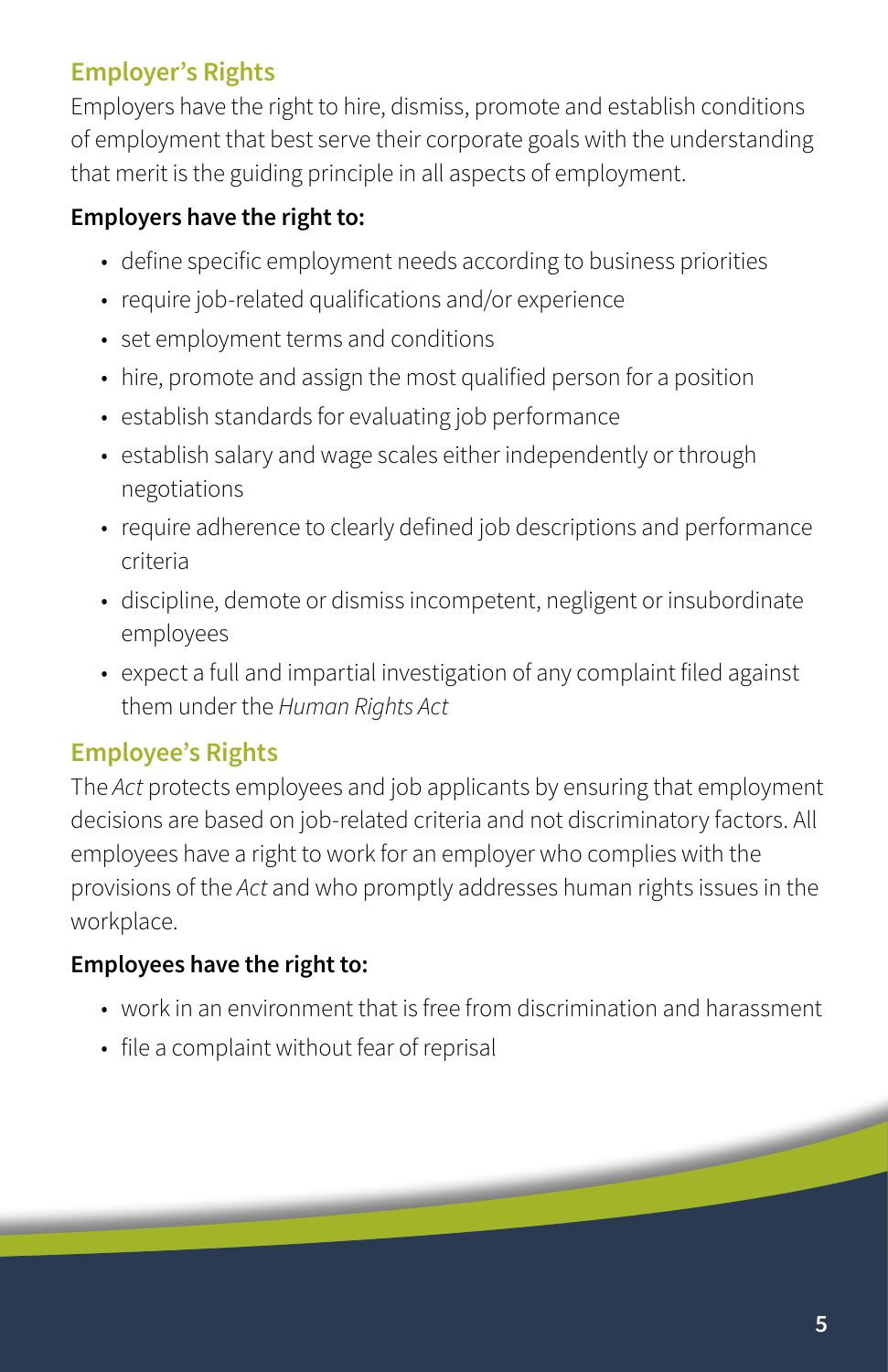#### <span id="page-5-0"></span>**An employee should:**

- be considered for jobs on the basis of individual assessment
- be given a clear statement of the skills, experience and education required for the job
- be informed of duties and performance expectations
- be advised of any shortcomings and permitted an opportunity to improve their job performance
- inform their employer if they need an accommodation for matters related to a protected ground such as a disability or pregnancy

### **Recruitment**

Recruitment procedures that are free from bias will attract the widest selection of applicants. If recruitment appears to exclude a particular group or class, qualified candidates may be discouraged from applying. An effective recruitment is one where all qualified candidates are encouraged to apply.

#### **Special Programs**

The *Act* allows employers to adopt employment equity and other special programs that are designed to improve the condition of disadvantaged individuals and groups.

Employment equity programs remove barriers to employment faced by members of disadvantaged groups in order to create workplaces that are representative of the people they serve.

#### **Pre-Employment and Post-Hiring Inquiries**

An employer runs the risk of receiving a complaint of discrimination if they ask candidates questions related to the prohibited grounds which are not directly related to the job requirements.

A distinction can be drawn between pre-employment and post-hiring inquiries. Questions that could be considered discriminatory before hiring may be asked afterwards if there is a legitimate need for the information. For example, a candidate's marital status should not be asked before hiring but may be asked afterwards for taxation purposes or employee benefits.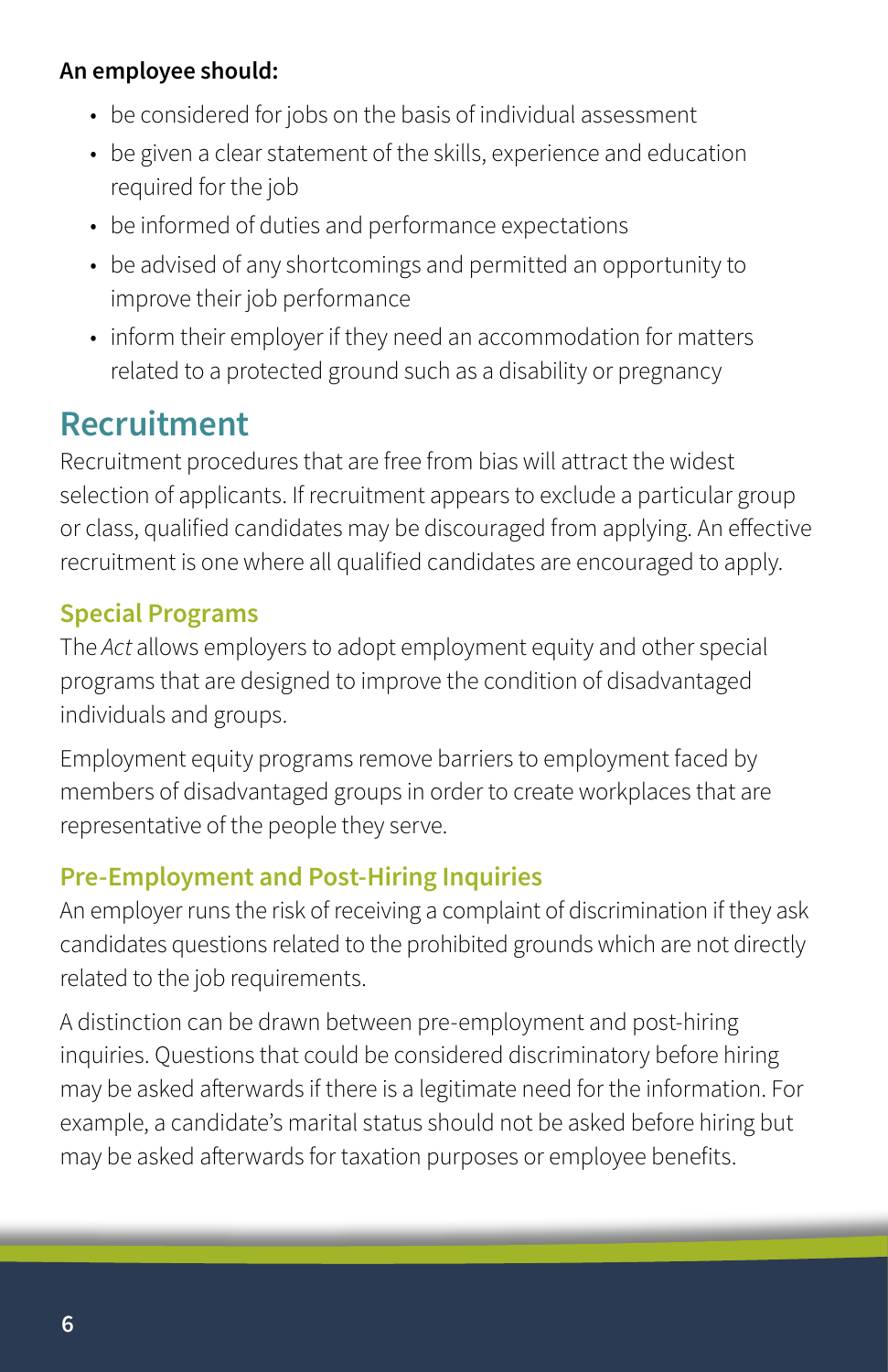#### <span id="page-6-0"></span>**Interview Guidelines**

The guidelines on the following pages can help employers establish recruitment and selection policies and practices. There is information about what types of questions employers can ask to gather information relating to a person's ability to do a job. Areas to avoid are also noted.

The guidelines are not all-inclusive. If you have specific questions about your interview process or want to know more about what you can ask prospective employees, give us a call. We're here to help.

#### **Employment Agencies**

An employment agency cannot refuse to refer a person for employment on the basis of a protected ground. The *Act* specifically prohibits employment advertisements that express a limitation, specification or preference based on a prohibited ground. The exception to this rule is when the limitation, specification or preference is based on a **bona fide occupational requirement**.

Ads containing accurate, job-related qualifications will save time and energy for employers and applicants and help prevent complaints of discrimination.

For more information on **bona fide occupational requirements,** see page 15 of this guide.

#### **Case Study #1**

*A moving company requires employees to walk and climb while carrying heavy objects for up to 5 hours per shift. An employer might ask an employee to provide medical confirmation that they can meet this requirement instead of asking if they have a disability.*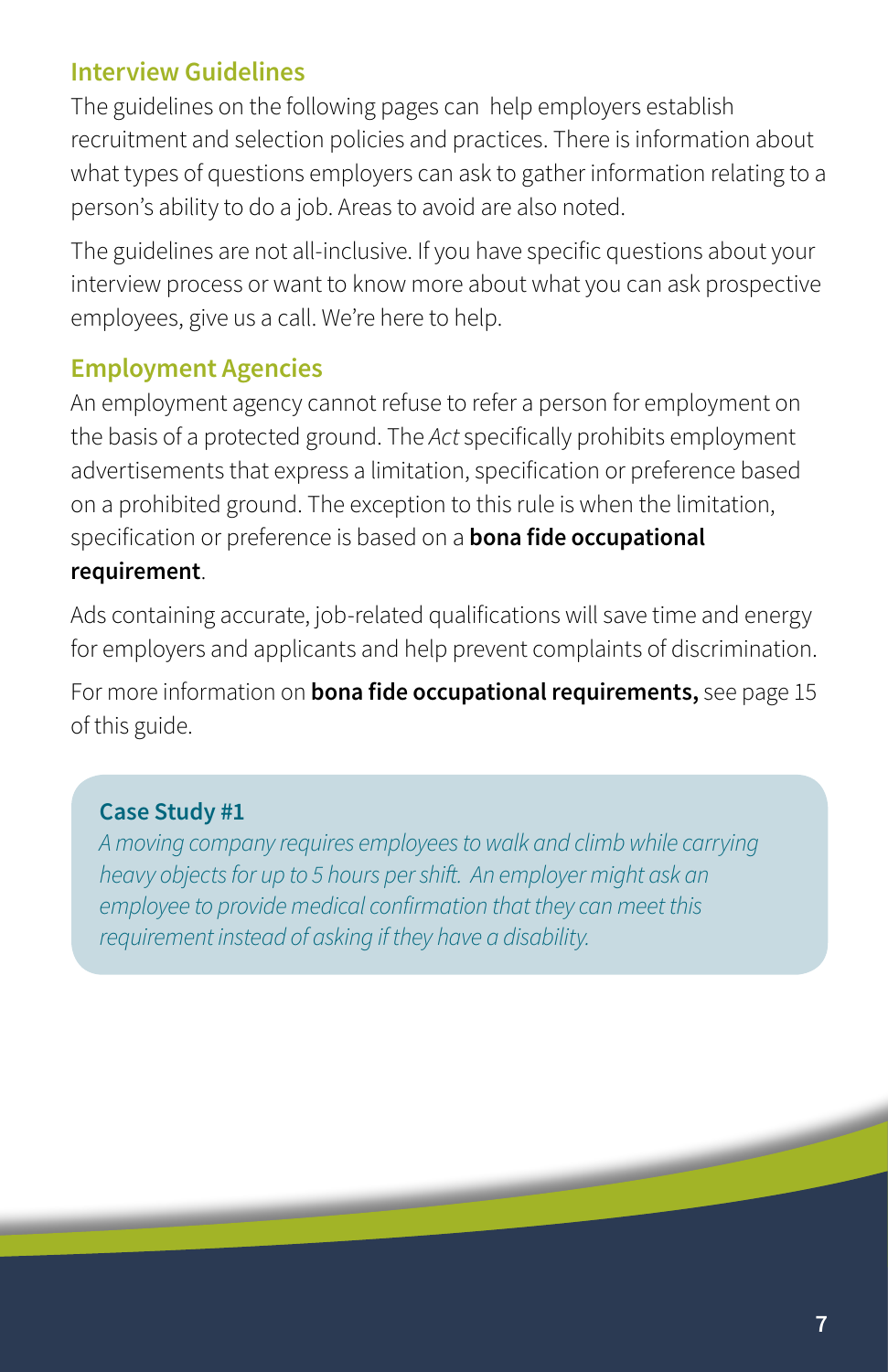## <span id="page-7-0"></span>**Interview Question Guidelines**

| Ground                                                                                                                                         | <b>Acceptable Questions</b>                                                                                                                                                                                                                                                                                                                     |
|------------------------------------------------------------------------------------------------------------------------------------------------|-------------------------------------------------------------------------------------------------------------------------------------------------------------------------------------------------------------------------------------------------------------------------------------------------------------------------------------------------|
| Age                                                                                                                                            | • After hiring, an applicant's age may be asked for benefit<br>and insurance plans                                                                                                                                                                                                                                                              |
| Race<br>Colour<br>Ancestry<br>Place of Origin<br><b>Ethnic Origin</b>                                                                          | • Are you legally entitled to work in Canada?<br>• All those legally entitled to work in Canada must be<br>given equal employment opportunity unless there is a<br>legal restriction stating otherwise                                                                                                                                          |
| <b>Pardoned Criminal</b><br>Conviction<br><b>Record Suspension</b>                                                                             | • Consent to conduct a security check. Only unpardoned<br>records will be made available<br>. If bonding is required, ask applicants if they are eligible<br>to be bonded                                                                                                                                                                       |
| <b>Mental or Physical</b><br><b>Disability</b>                                                                                                 | • Applicants may be asked job-related questions<br>concerning their ability to do the job<br>. An applicant's disability is relevant to the job only if it<br>prevents that person from effectively carrying out the<br>essential components of the job                                                                                         |
| <b>Political Belief</b><br><b>Political Association</b>                                                                                        |                                                                                                                                                                                                                                                                                                                                                 |
| <b>Sex</b><br><b>Sexual Orientation</b><br><b>Marital status</b><br><b>Family Status</b><br><b>Gender Identity</b><br><b>Gender Expression</b> | . If job mobility is required, ask applicants if they are<br>willing to travel or be transferred<br>· Information regarding spouse, children and/or<br>dependents required for benefit and pension plans can<br>be obtained after hiring<br>· Information about a candidate's previous name may be<br>relevant when performing reference checks |
| <b>Religion or Creed</b>                                                                                                                       | • Applicants may be asked job-related questions such as<br>whether they are available for the required work time<br>· Employers must be reasonable in accommodating the<br>religious needs of employees                                                                                                                                         |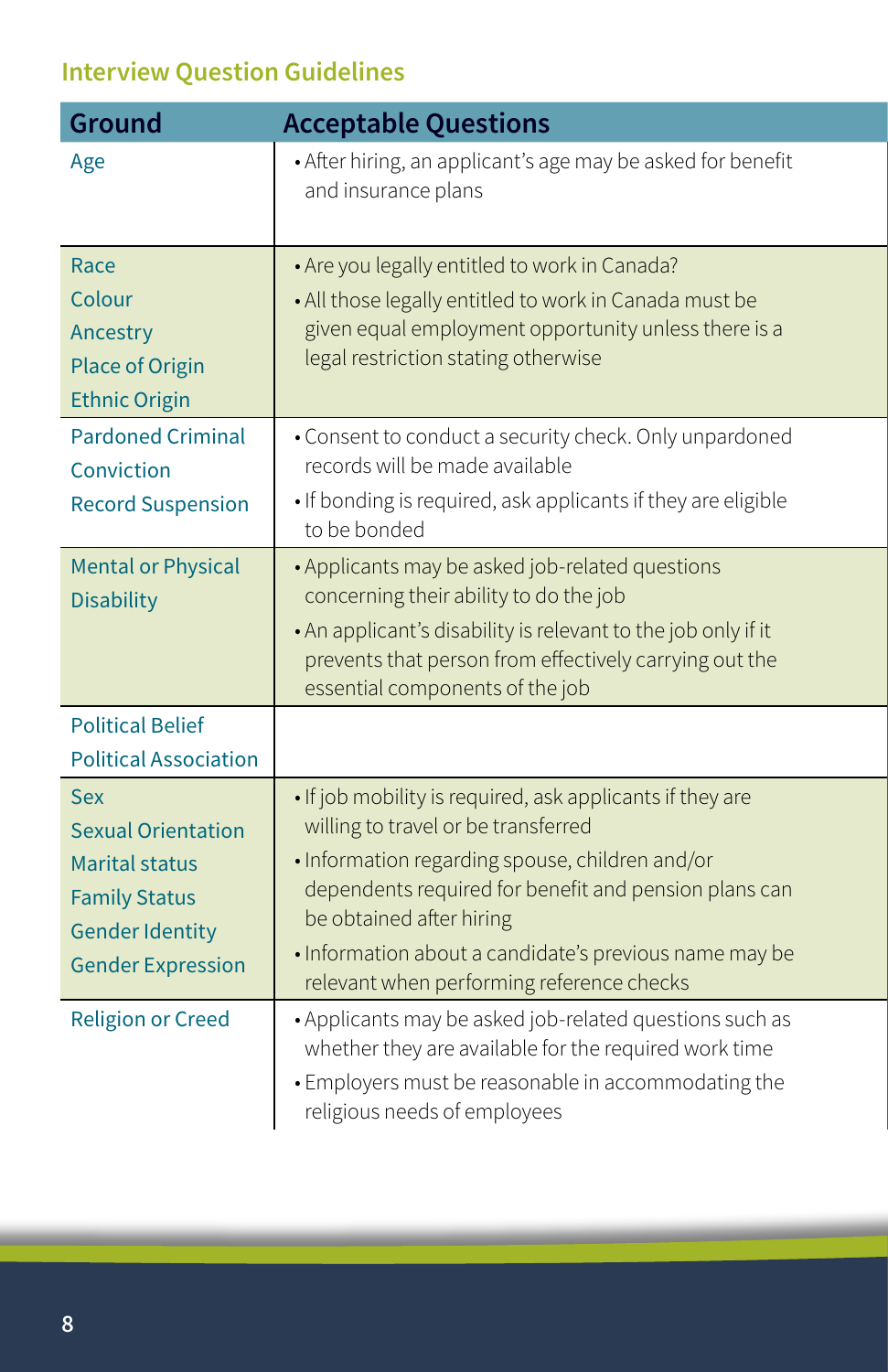#### **Questions to Avoid**

- Asking about age in general, or about birth certificates
- Asking about birthplace or nationality, including nationality of relatives or spouse

- Asking generally about past criminal records, regardless of whether they've been pardoned
- Asking for a general statement of disabilities, limitations or health problems
- Asking for statements of political beliefs and philosophy
- Asking about political party affiliations
- Asking about an applicant's sex or sexual orientation
- Asking for information regarding pregnancy, childcare arrangements, or childbearing plans
- Asking whether the applicant is single, married, divorced, engaged, separated, widowed or living common-law
- Asking a candidate about their body, surgery, or clothing
- Asking for statements concerning religious affiliation, religious belief and church membership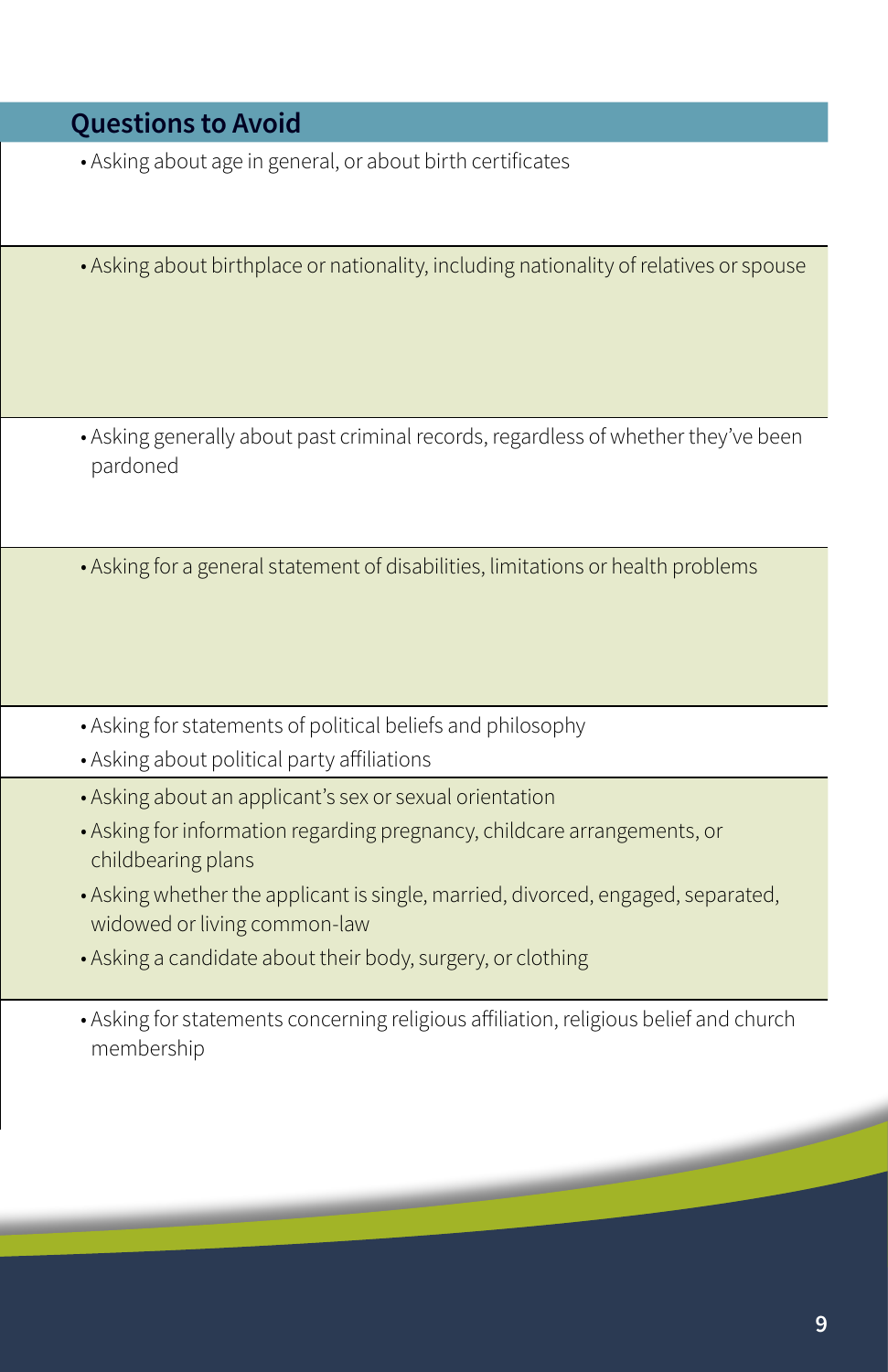## <span id="page-9-0"></span>**Wage Discrimination**

The *Act* requires that employees doing similar or substantially similar work be paid the same wage. The exceptions occur if:

- the difference in wages is based on a seniority system
- the difference in wages is based on a merit system
- different costs of living exist in different communities
- there is another factor unrelated to a ground of discrimination

The obligation rests with the employer to ensure that a prohibited ground of discrimination is not a factor in determining wages.

## **Harassment**

Harassment occurs when a person is subjected to repeated unwelcome and offensive behavior at work. This could be from a supervisor, co-worker, contractor or customer. Any conduct that repeatedly attacks a person's dignity and self-respect could be considered harassment. The *Act* deals with harassment when it is related to one of the protected grounds.

Harassment can take many forms including:

- Material that is racist, sexist, ageist, sexually explicit, anti-gay or lesbian, or insulting based on a ground of discrimination that is displayed publicly, circulated, or put in someone's workspace or belongings, or on a computer or fax machine
- Verbal abuse or comments that put down or stereotype people generally, or an individual particularly, because of their sex, pregnancy, race, sexual orientation, disability, or other ground of discrimination
- Jokes based on gender, race, marital status, sexual orientation, disability, or other ground of discrimination
- Offensive gestures that are sexual or racial in nature
- Ignoring, isolating or segregating a person or group because of their sex, race, sexual orientation, etc.
- Staring or leering in a sexual manner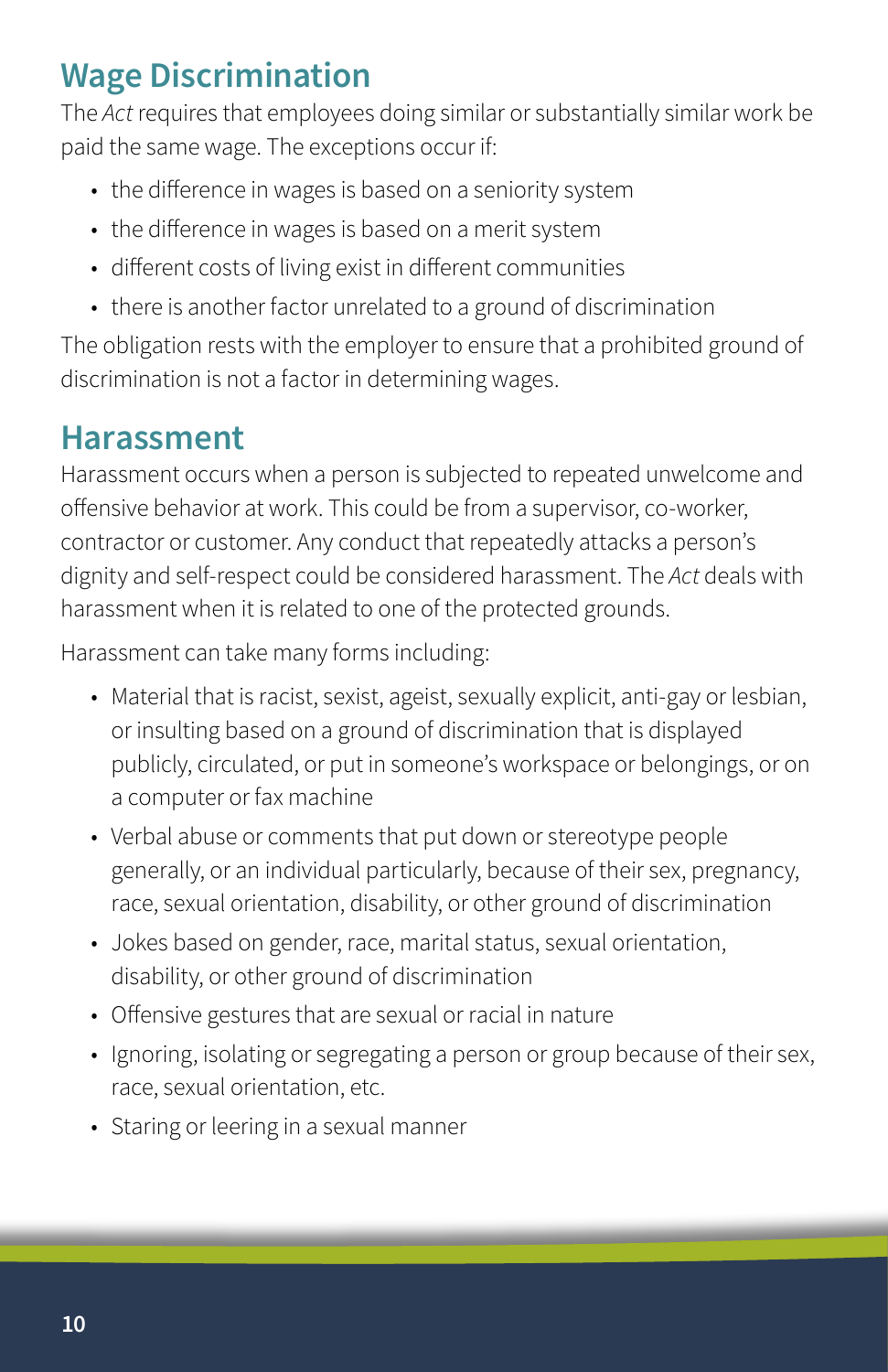- Physical contact of a sexual or aggressive nature
- Repeated behaviour that is known to offend.

Employers can be liable for:

- Harassment by supervisory personnel
- Co-worker harassment that creates a poisoned environment or which has a negative effect on the work environment
- Harassment of employees by clients, customers or others

#### **Case Study #2**

*Pardeep is of South Asian ancestry and works in a retail store. A customer became angry when Pardeep explained that his order was late. He called her racist names and told her she should go back to where she came from. He stormed out of the store. Later that day, the customer called Pardeep and continued his verbal abuse over the phone. Pardeep responded by swearing at him and hanging up. Pardeep's manager overheard her swear and threatened to fire her. When Pardeep explained what happened, the manager called the customer and told him that it was not acceptable to verbally abuse employees. Pardeep was not reprimanded.*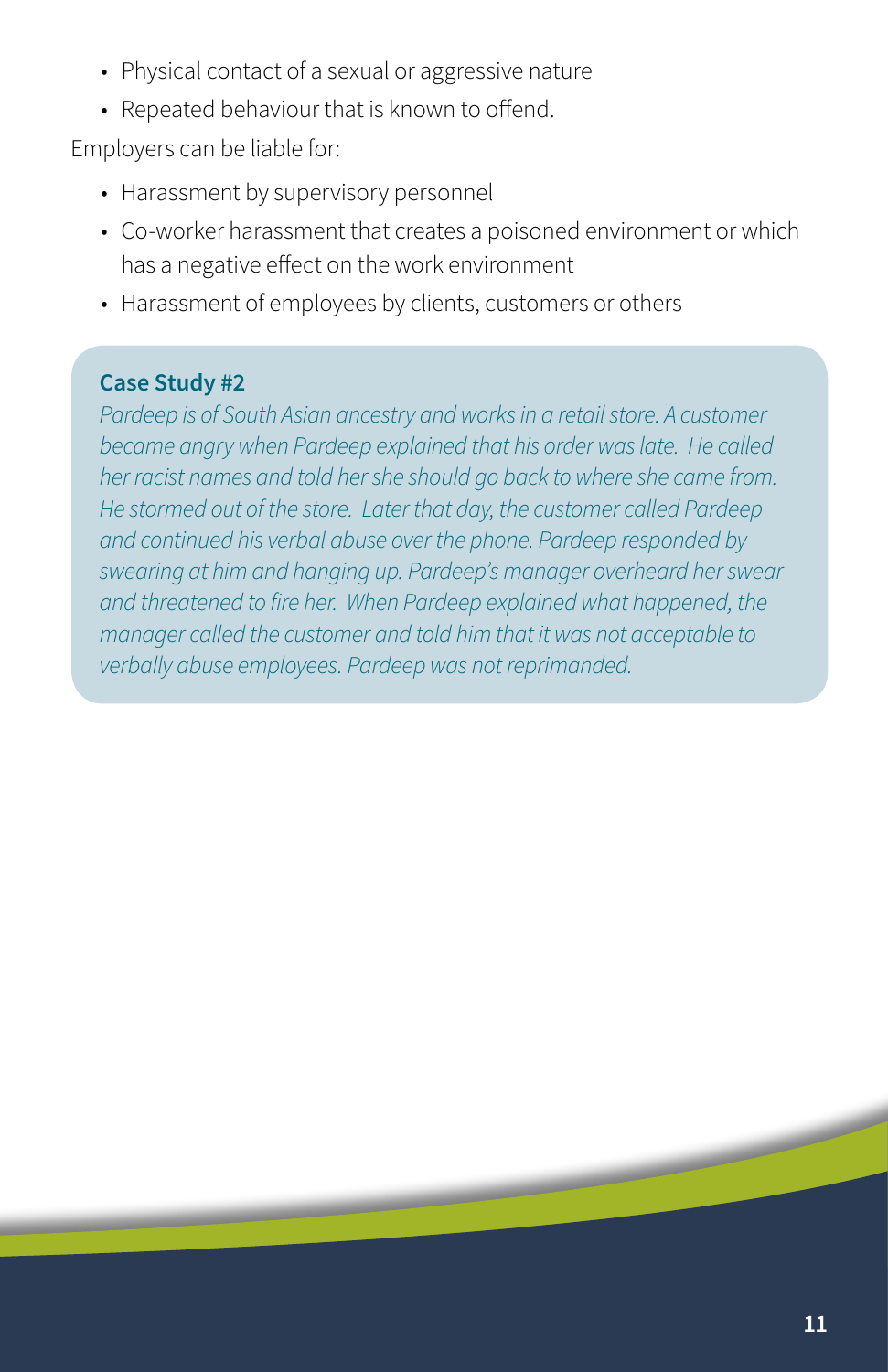## <span id="page-11-0"></span>**Duty to Accommodate**

#### **What is Accommodation?**

Accommodation means making changes to certain rules, standards, policies, workplace cultures and physical environments to make sure that a person is not discriminated against – or excluded – because of their age, race, sex or any other protected ground.

Accommodation is based on the principle that treating everyone the same does not always result in equality. Sometimes we need to treat people differently in order to achieve equality of opportunity in the workplace. Some examples of simple things an employer can do to accommodate include:

- purchasing or modifying tools, equipment or aids
- altering the premises to make them accessible
- altering aspects of the job, such as job duties
- offering flexible work schedules
- offering rehabilitation programs
- allowing time off for recuperation
- adjusting policies (for example, relaxing the requirement to wear a uniform)

Accommodation in employment most often involves the grounds of physical or mental disability, sex (including pregnancy), and family status. An employer's duty to accommodate employees and job candidates is far reaching. It involves both the process used to consider accommodation as well as the accommodation itself. It can begin when a job is first advertised and finish when the employee requiring accommodation leaves the job.

Accommodation balances the diverse needs of individuals, groups, organizations and businesses in our society. Accommodation may cause some inconvenience, disruption and expense however, accommodation usually costs very little, often less than hiring and training a new employee.

#### **The Duty to Accommodate is a Shared Responsibility.**

Creating an inclusive workplace may involve some modification to the job or existing facilities. The duty to accommodate requires employees to request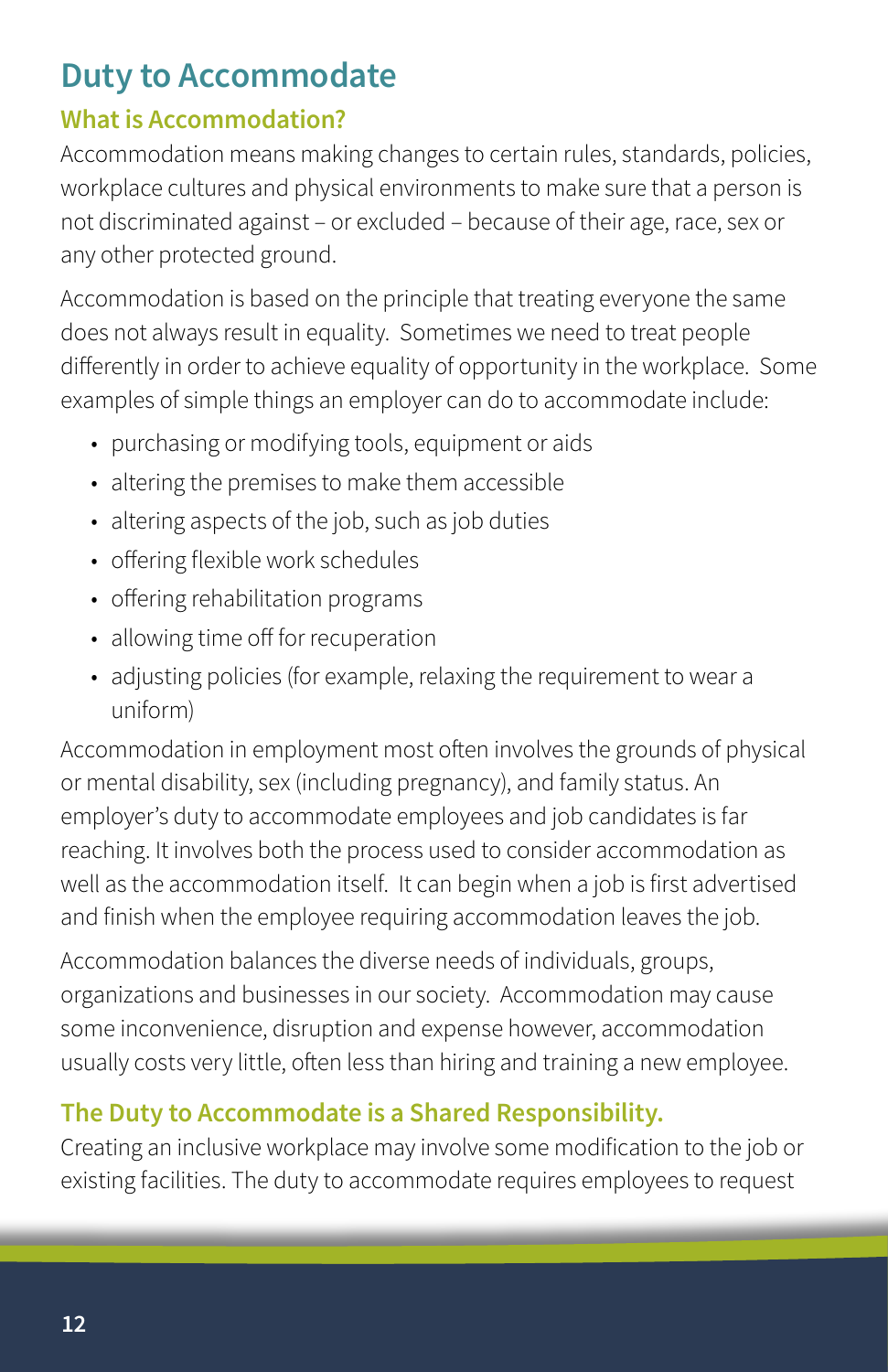an accommodation if they require one to do their job. An employer must consider how a job or the work environment could be modified to ensure that person is not unfairly denied the opportunity to work when asked for an accommodation by an employee.

Accommodation is a shared responsibility. Flexibility, good communication and cooperation between the employee and the employer are key to successful accommodation.

#### **Employees**

The employee should tell the employer what their specific needs are. The employee should be willing to provide supporting documentation and to help find a suitable accommodation. Employers cannot be expected to automatically understand the accommodation needs of an employee, particularly if the needs are not obvious.

Both employees and job candidates should ask about any accommodation they need to overcome a disadvantage in the workplace. For example, a job candidate could ask for a different office chair, computer equipment or software to accommodate their disability if they are successful in the job.

Employees are expected to be reasonable in their requests and when considering proposals that address their needs effectively. Employees must cooperate in the development of reasonable accommodations. A human rights complaint may not stand up if an employee has not cooperated.

#### **Case Study #3**

*Hilda delivers mail for a large company. She always mixes up the mail for two employees with similar names. Hilda has an intellectual disability. Her supervisor understands that the problem might be related to Hilda's disability. He also suspects she is unable to ask for a workplace accommodation. Her supervisor talks to Hilda and develops a way for mail to be addressed that helps Hilda distinguish between the two employees.*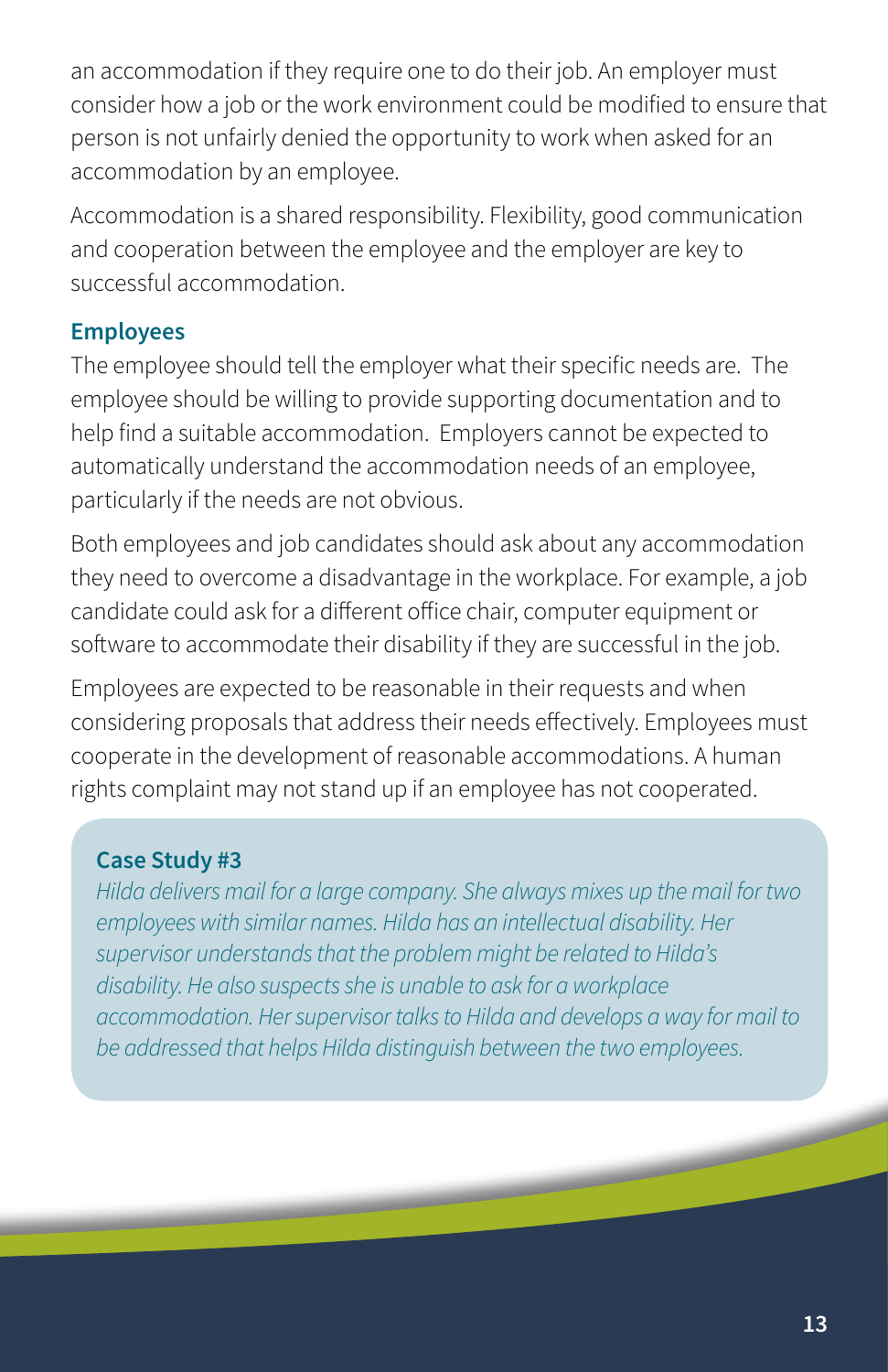#### <span id="page-13-0"></span>**Employers**

The duty to accommodate applies to all NWT employers. Employers must respond to a request for accommodation. Employers must consider all options available for accommodation. The employer is expected to provide the accommodation that most respects the dignity of the employee at the same time as not imposing an undue hardship on the employer. There is more information on undue hardship below.

#### **Unions**

Unions are an important part of the accommodation process. Through collective agreements unions can, unintentionally, create workplace rules that have discriminatory effects. Unions can become a party to discrimination if they block an employer's efforts to find an accommodation. Unions are expected to facilitate accommodation up to the point of undue hardship on the union.

#### **When is Accommodation Required?**

Employers have a legal duty to take reasonable steps to accommodate an employee who requests accommodation when it is based on one of the prohibited grounds of discrimination listed on page 4.

Sometimes employers have a duty to accommodate even if there has not been a specific request from an employee. For example, there may be a dramatic change in the employee's behaviour that suggests that he or she needs accommodation. An employer should approach the employee about accommodation if the employer suspects that the worker might have difficulty at work relating to a prohibited ground under the *Act*.

#### **Case Study #4**

*Archie has been diagnosed with bipolar disorder. He does not tell his new employer about his illness because he believes a mental disability will be held against him. He experiences a crisis at work and does not return to the job for a few days. When his employer contacts him, Archie lets him know that he has a mental health problem. They agree that he access counseling during work hours through the Employee Assistance Program.*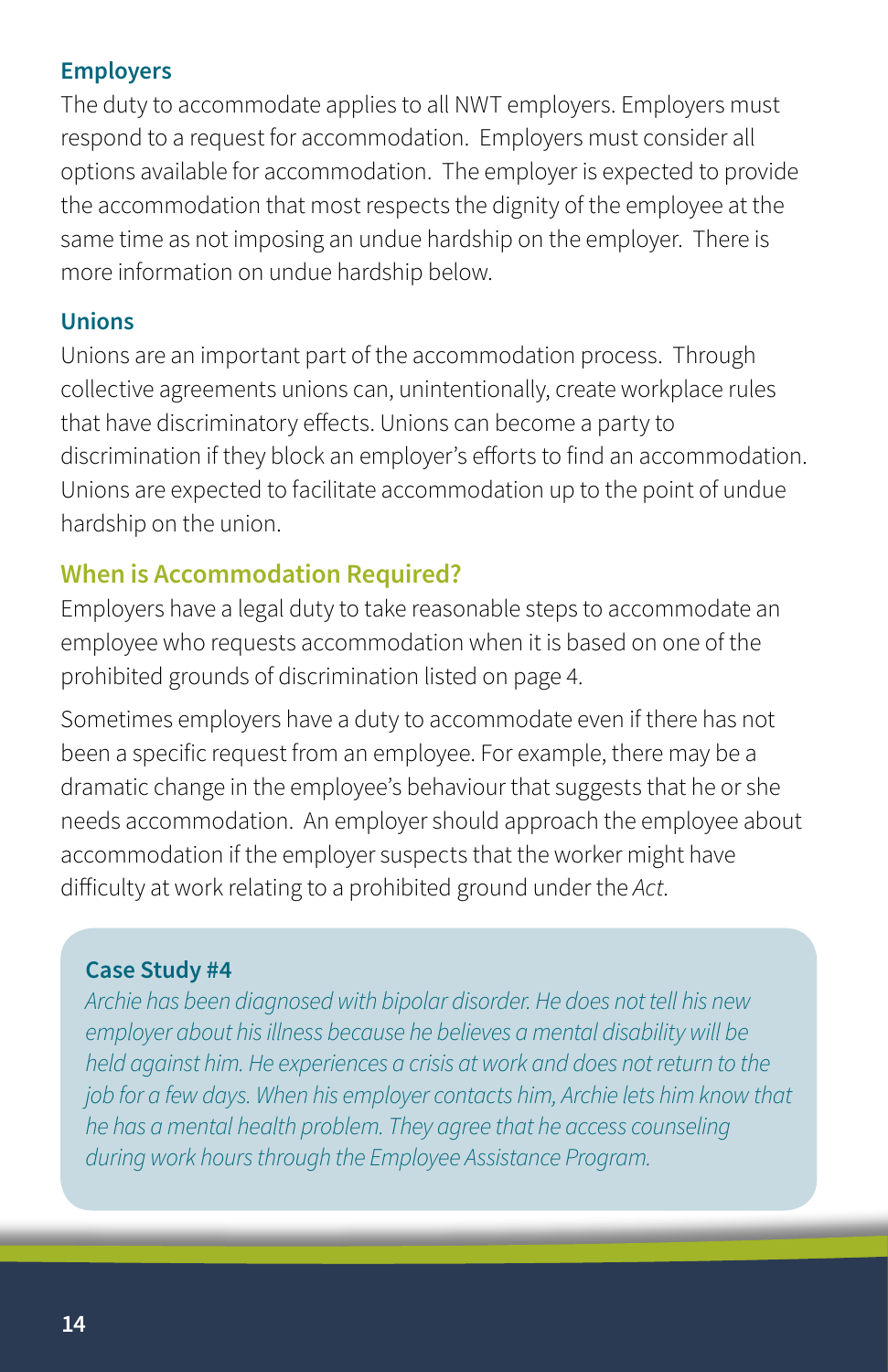#### <span id="page-14-0"></span>**When is Accommodation Not Required?**

Here are some exceptions to the duty to accommodate:

- denominational schools if the preference is related to its religious beliefs
- non-profit groups and charities, if the preference is related to the goals of the group
- a business owner giving employment preference to a family member because of their family relationship
- unequal pay based on something other than the prohibited grounds of discrimination, such as seniority, merit or regional differences in the cost of living
- if the request for accommodation does not fall under one of the grounds of discrimination in the *Act*
- where there is a bona fide occupational requirement (see below)

There are times when an employer may have met its duty to accommodate. For example:

- An employee denies there is anything wrong and refuses the employer's assistance. The employer met its duty to accommodate by discussing and offering accommodation options to the employee.
- The employee refuses a reasonable offer of accommodation. The employer and employee discuss various options for accommodation. The employer offers an accommodation that is reasonable and that respects the employee's dignity. However, the employee refuses everything but his or her ideal accommodation.

#### **What is a Bona Fide Occupational Requirement?**

Discrimination may be allowed if an employer can show that a job requires a discriminatory standard, policy or rule. An obvious example is when an employer refuses to hire a legally blind person as a driver. A **bona fide occupational requirement** of a driver position would be the ability to obtain a driver's license.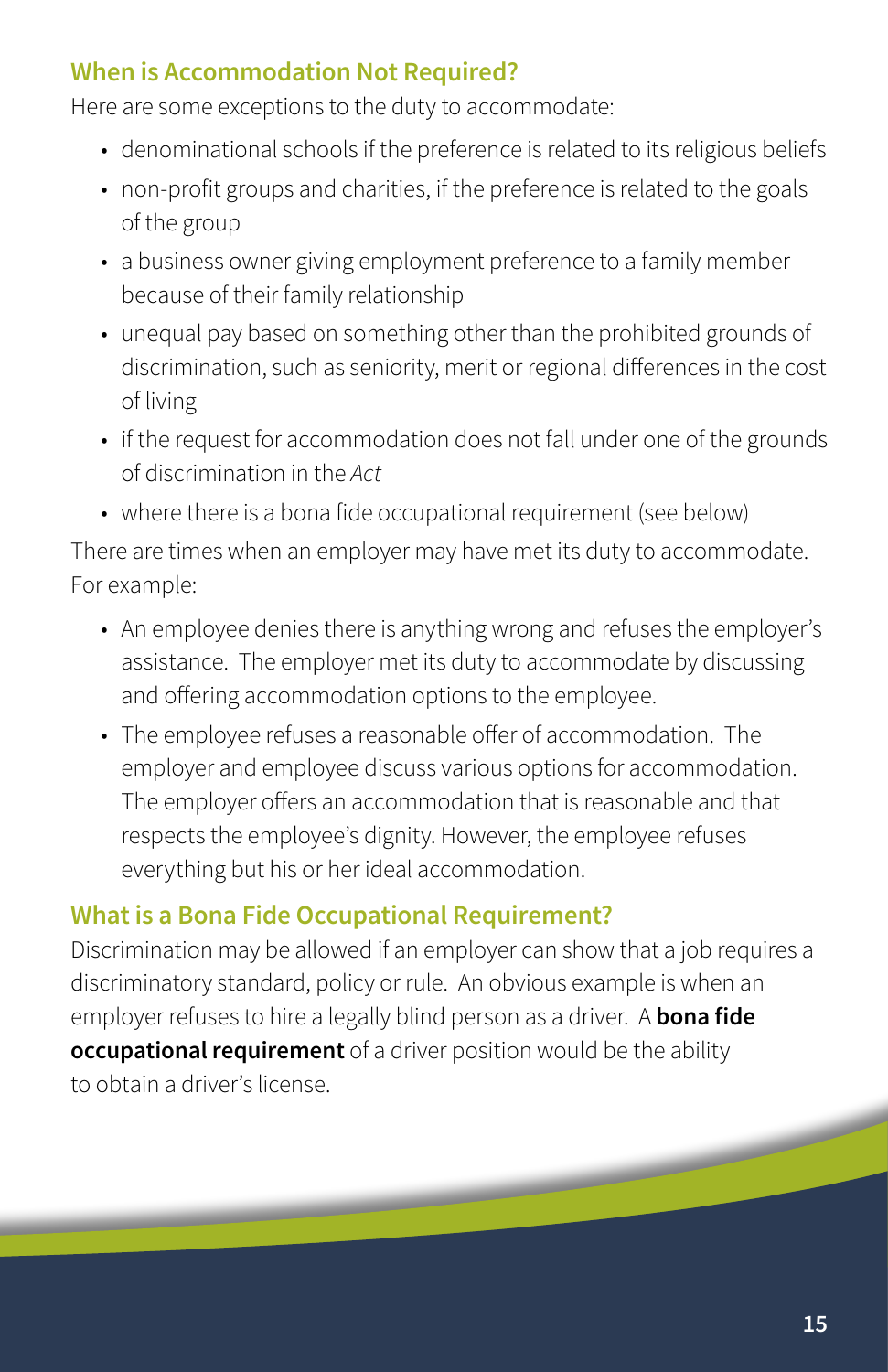<span id="page-15-0"></span>To defend a job requirement as a bona fide occupational requirement, an employer must prove that the accommodation requested imposes an undue hardship on the organization. Specifically, an employer should be able to answer "yes" to the following three questions:

- 1. Is the job standard reasonably connected to the duties of the job?
- 2. Was the job standard adopted in the honest belief that it is necessary?
- 3. Would it create an undue hardship for the job standard to be changed or removed to accommodate the employee?

#### **Case Study #5**

*Jim was a rock truck driver for an open pit mine. He broke his hip and became permanently disabled after a workplace accident. A bona fide occupational requirement for a rock truck driver is to sit for long periods of time. Jim could no longer do this. He needed to work in a position that allowed him to sit and walk at regular intervals. The mine continued to employ Jim while he was on long-term disability, but did not hold his job for him. The insurance company and compensation board paid for re-training. Jim returned to the mine and was placed in the ore processing plant in a position that accommodated his disability.*

#### **What is Undue Hardship?**

Undue hardship occurs when an accommodation creates unmanageable workplace issues for an employer. Examples might be unbearable financial costs or serious disruption to business. The facts of each situation are different. Determining undue hardship depends on the individual circumstances. Employers can consider the factors listed below to decide if an accommodation would result in undue hardship.

**Financial Costs:** Financial costs must be substantial to cause undue hardship. When assessing undue hardship, consider both lost revenue and any financial gains, such as increased productivity, tax exemptions, grants or subsidies.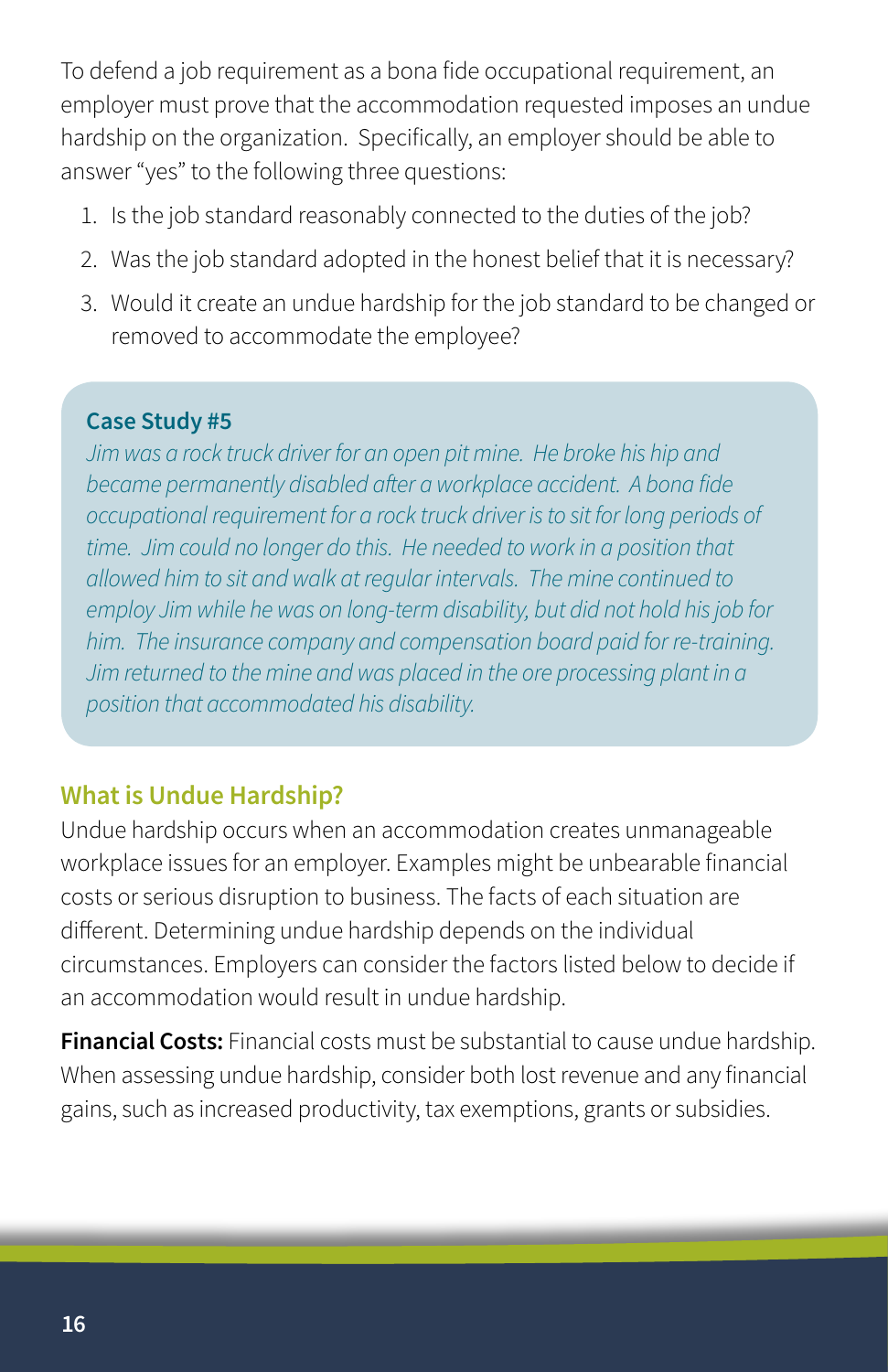**Size and Resources of the Employer:** Large organizations with a lot of resources are usually better able to absorb the impacts of accommodation than a small family-run business with only a few employees.

**Disruption of Operations:** Consider the extent to which the accommodation would disrupt carrying out essential business. For example, could a workplace be modified in a way that would not substantially interfere with work flow?

**Morale Problems of other Employees:** Is morale negatively affected by the accommodation because of such things as an increased workload and more overtime being required of other employees? Are other employees experiencing difficulties with sleep or other health issues?

**Substantial Interference with the Rights of Others:** A proposed accommodation should not interfere significantly with the rights of others or discriminate against them. The objections of others must be based on well-grounded concerns that their rights will be affected. For example, a substantial departure from the terms of a collective agreement could be a serious concern.

**Interchangeability of Work Force and Facilities:** Can an employer relocate employees to other positions on a temporary or permanent basis? This may be easier for a larger company.

**Health and Safety Concerns:** Consider the level of risk and who bears that risk. The following hardships are not normally considered to be undue:

- reasonable overtime or leave costs
- customer or other employees' preferences
- the cost of meeting building codes or other legislation
- the cost of responding to a grievance or a minor disruption to a collective agreement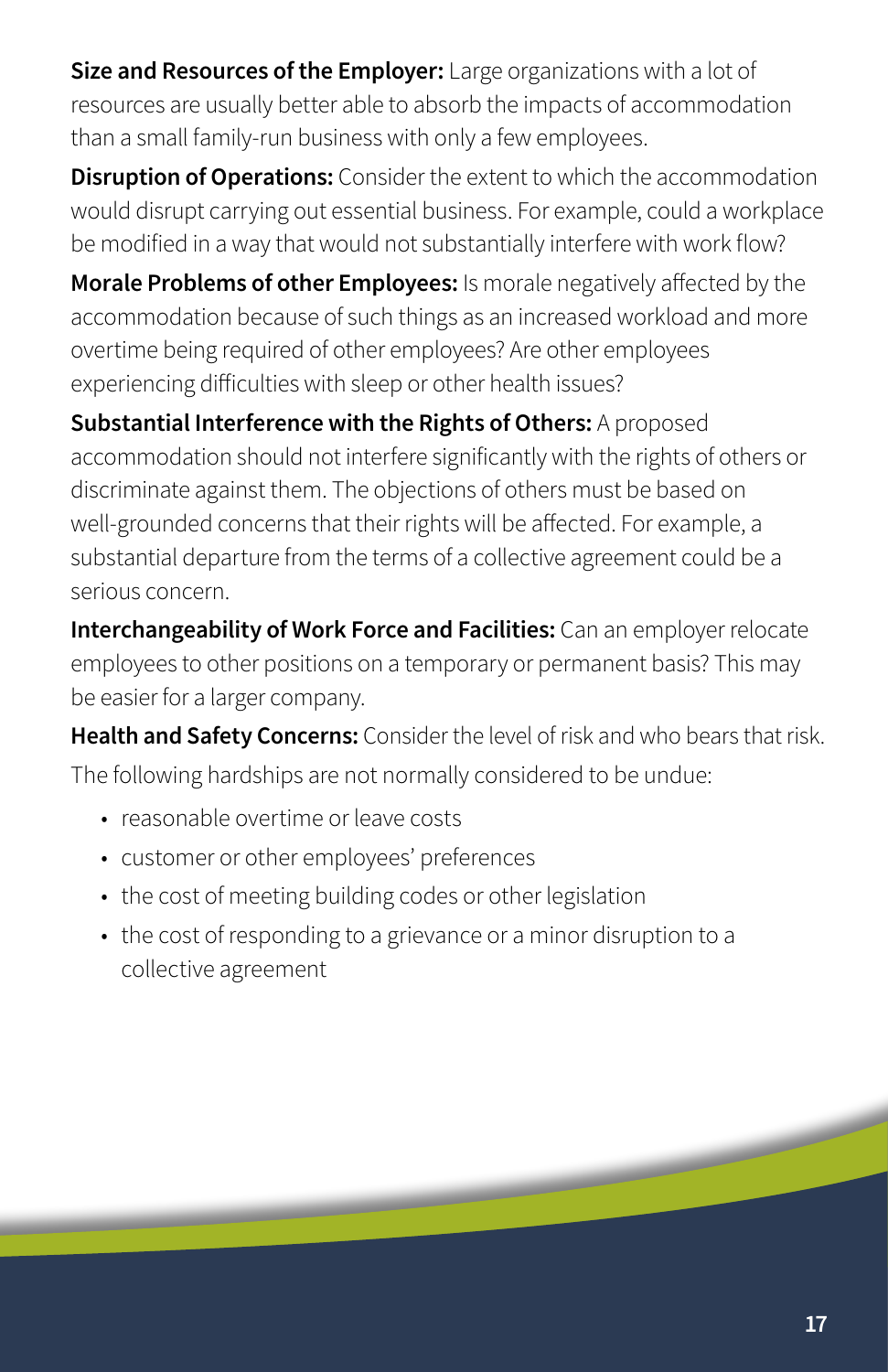#### <span id="page-17-0"></span>**What Can I Ask about Accommodation?**

The privacy rights of a worker must be balanced with the employer's need for information in order to provide the most appropriate accommodation.

Privacy issues usually come up when an employee requests an accommodation based on a disability. Employers can ask about:

- the prognosis for full or partial recovery
- the employee's fitness to return to work
- the employee's fitness to perform specific parts of their job
- the likely length of time for any physical or mental restrictions or limitations

Employers are not automatically entitled to a diagnosis of an employee's illness or disability. They are also not necessarily entitled to information about an employee's specific medical treatment. It is the employee's responsibility to provide information that will help the employer assess an accommodation request.

#### **Case Study #6**

*A taxi service charges extra fees for clients who request a van. The taxi service has only one van and it is often requested for larger groups. The van is also the only form of accessible public transportation for clients who use a wheelchair. One of these clients was Marie.*

*Marie asks the company to waive the extra charge for the van. She explains that her wheelchair cannot fit into any other taxi because it does not collapse to fit in the trunk. She explains that she does not have another option so she should not be charged for it as a "special request."*

*The taxi company realizes that its rule – to charge everyone the same extra fee for the van – has an adverse effect on Marie. The company decided to change their rule so that Marie, and others who use wheelchairs, paid the regular taxi fare for the van. The company continued to charge the extra fee to other clients that requested the van.*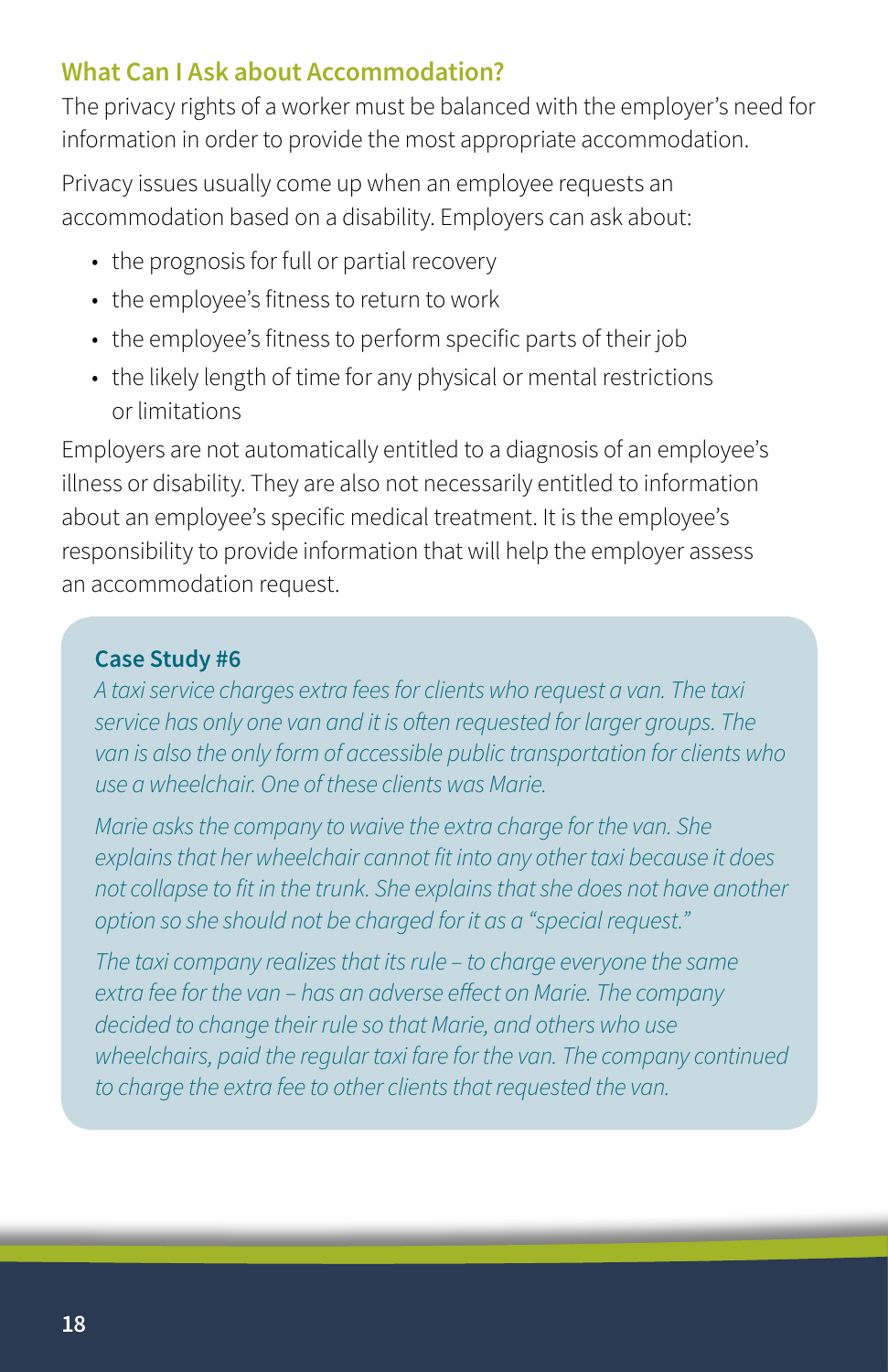## <span id="page-18-0"></span>**Frequently Asked Questions**

#### **Q. Do I have to create a new job to accommodate an employee?**

**A.** An employer does not have to create a job that otherwise would not exist, other than short-term light duty or rehabilitation assignments. Employers are required to try to modify existing job tasks between employees to meet their duty to accommodate.

#### **Q. How much time off work do I have to give a worker before letting them go?**

**A.** Each situation is different. An employer might consider factors that could prove an undue hardship, such as unpredictable absenteeism and how critical regular attendance is to the position. In many cases it is seen as reasonable to hire a temporary worker to fill in for periods of up to 18 months.

#### **Q. Can an employee refuse certain job duties because of their religious beliefs?**

**A.** It could be reasonable to exempt an employee from occasional, nonessential or incidental duties that cause a conflict with their beliefs. An example might be excusing a devout Catholic social assistance worker from authorizing medical coverage for an abortion. That particular file could be transferred to a different worker. In other cases, it could be undue hardship for an employer to exempt someone from performing core job functions.

#### **Q. What happens if I have provided accommodation but the situation is still not working out?**

**A.** Accommodation is not always a one-time action. An employee's needs could change over time. A request for a new or different accommodation may be legitimate. However, some behaviours, such as consistently arriving late for work, may be a management issue. Employees must understand the performance and workplace ethics expected of them.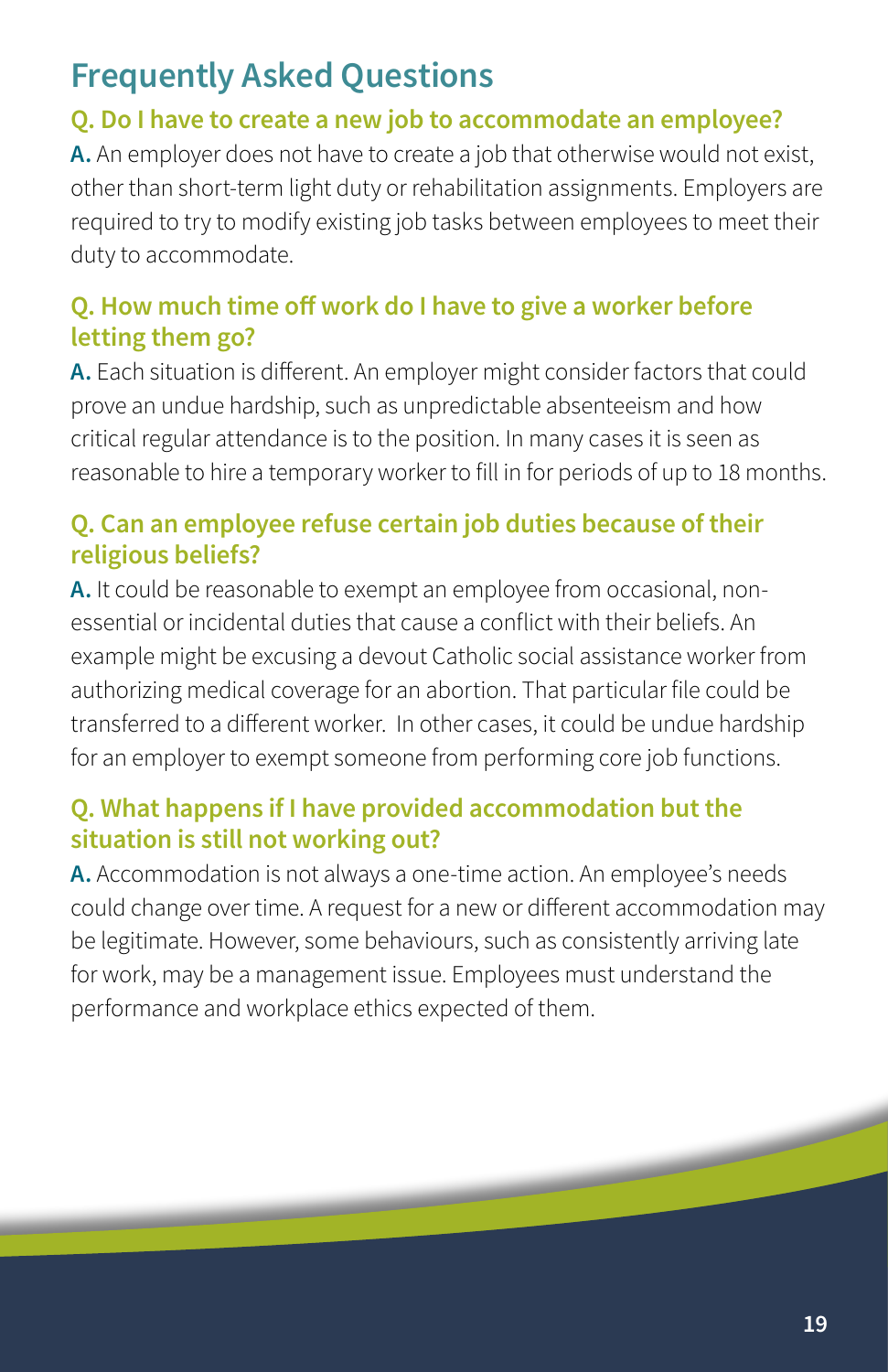#### **Q. Do I have to pay the employee the same rate of pay if they can't do the job?**

**A.** An employee should continue to receive the same rate of pay they received before the accommodation. Exceptions might be if the employee's duties have changed significantly or the employer would experience undue hardship to maintain their rate of pay.

#### **Q. What happens if an employer does not meet its duty to accommodate?**

**A.** If an employer refuses to accommodate to the point of undue hardship, it leaves itself open to a complaint under the *Act*. The employer would have to provide information to show that it would be impossible to accommodate the employee without undue hardship, or that it attempted to accommodate the employee, but the employee refused reasonable accommodation. An employee cannot be fired for making a human rights complaint.

#### **Case Study #7**

*Jeremy asks for five days off to travel and to attend his uncle's funeral. The company's policy provides only three days of compassionate leave for the funeral of a member of the extended family. Three days is not enough time for Jeremy to travel and to attend the funeral. Jeremy asks for, and receives, additional unpaid leave to be with his family because in his culture it would be inappropriate to miss his uncle's funeral.* 

#### **Case Study #8**

*Helen worked at a full service gas station and convenience store. When she became pregnant, the smell of the gas fumes triggered her morning sickness. Her doctor told her that she should not work closely around gas fumes during her pregnancy. Helen gave a note to her employer. She asked her employer if she could work exclusively in the convenience store doing all the paperwork. Her employer agreed. After Helen returned from maternity leave, she went back to her previous duties.*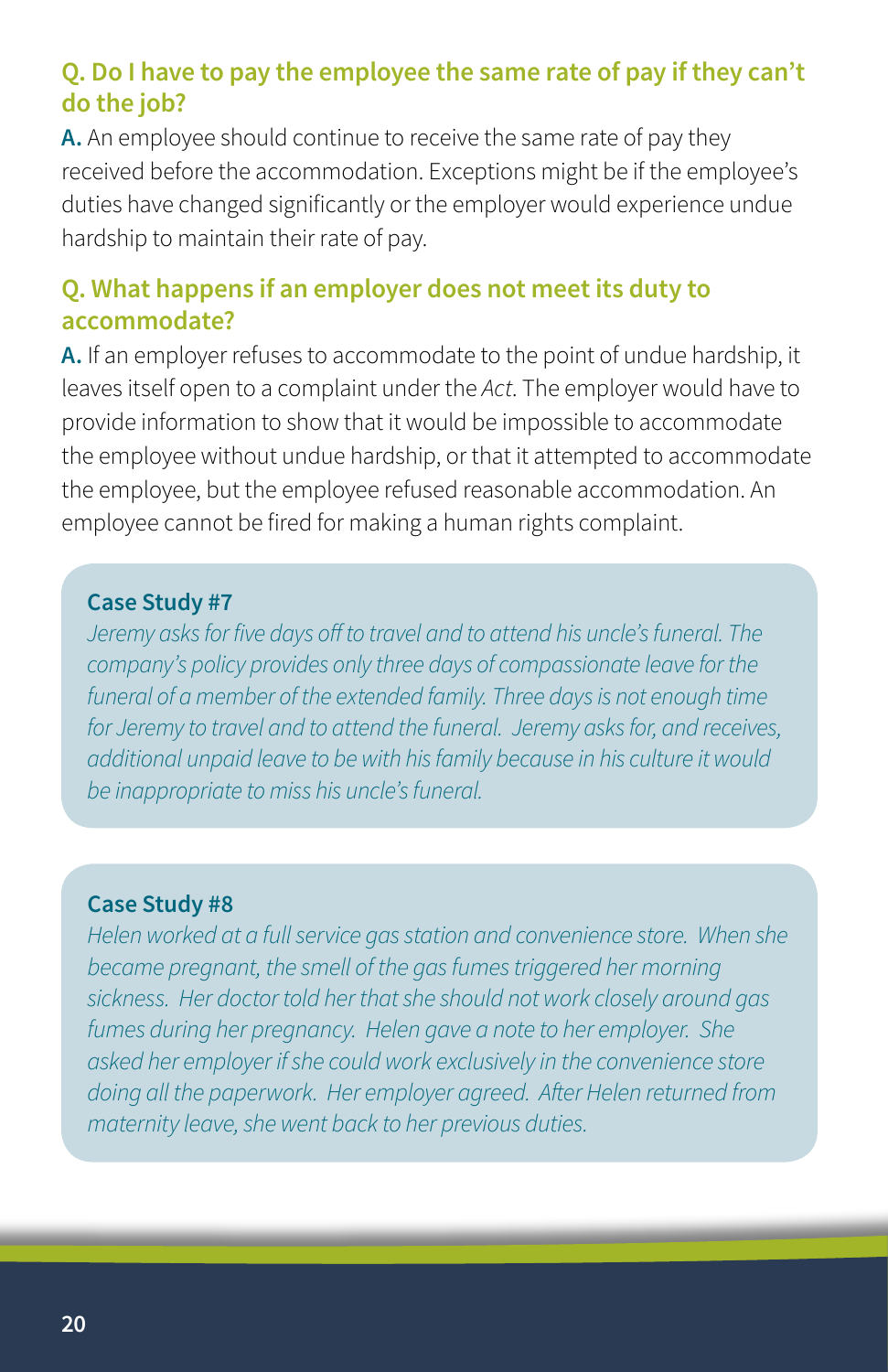## <span id="page-20-0"></span>**Planning for Workplace Accommodation**

The best defence against human rights complaints is to develop an inclusive workplace, adopt an accommodation policy and to be informed of your responsibilities.

There are benefits to developing policies and procedures that support a discrimination-free workplace. Damaged reputations, as well as costly and upsetting legal processes, can be avoided by letting everyone know the rules and what behaviors are acceptable.

Employers should consider developing accommodation policies and procedures and providing ongoing education about human rights issues to their management and staff.

#### **Suggestions for a Workplace Accommodation Policy**

Most employers have human resource policies to ensure that all workers are treated fairly and consistently. A policy for workplace accommodation provides everyone with a common set of expectations and understandings about the duty to accommodate.

Here are suggestions of what you might include in your workplace accommodation policy:

- 1. **Policy Statement**  Include the purpose of the policy, the employer's commitment and the legal context. For example, include what the NWT *Human Rights Act* says about the duty to accommodate and the prohibited grounds of discrimination.
- 2. **Employer Responsibilities** Include the responsibility to review requests, verify needs, respect confidentiality, assess, identify and implement accommodations.
- 3. **Employee Responsibilities** Include the responsibility to advise the employer of needs, provide backup information about needs, cooperate in the search for and implementation of accommodation. Indicate that a failure to cooperate may lead to denial of the employee's request for accommodation.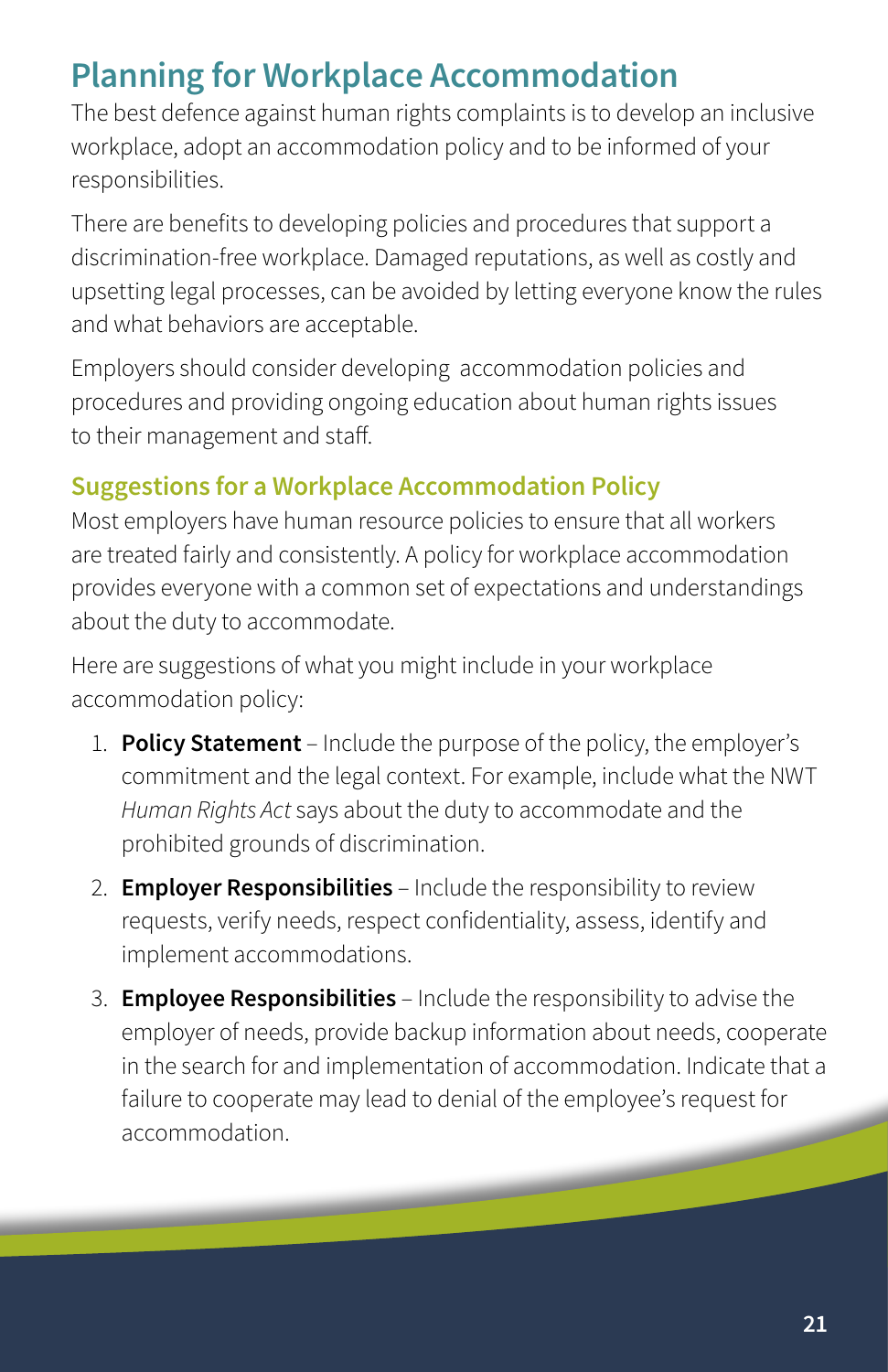- <span id="page-21-0"></span>4. **Education** – Identify how the workforce is educated about the employer's legal obligations and employee responsibilities.
- 5. **Monitoring** Include how accommodations will be monitored for effectiveness, need for change over time, and to determine if and when the accommodations are no longer required.
- 6. **Appeals** If possible, include information about the right to appeal if an accommodation is refused. You could also advise that there is a formal complaint process through the NWT Human Rights Commission.

#### **Suggestions for Workplace Accommodation Procedures**

A thorough policy includes procedures. Procedures provide details for how a policy is implemented. Here are some items that can be included in your accommodation procedures:

- 1. **Information and Initiating Requests**  Who has the responsibility to inform employees and job applicants about their rights? Who should an employee who needs accommodation approach?
- 2. **Processing Requests** Describe the process used to deal with requests for accommodation. Consider including policies that allow managers financial or other authority necessary to facilitate accommodation.
- 3. **Undue Hardship**  Who is responsible for making decisions concerning questions of undue hardship?
- 4. **Appeal Process** Describe the appeal process if a job candidate or employee is refused accommodation or is unhappy with the accommodation offered.
- 5. **Training** Describe how staff who are responsible for workplace accommodation are trained.
- 6. **Review** How often will the policy and procedures be reviewed? Include who is responsible and any requirements for reporting on the review.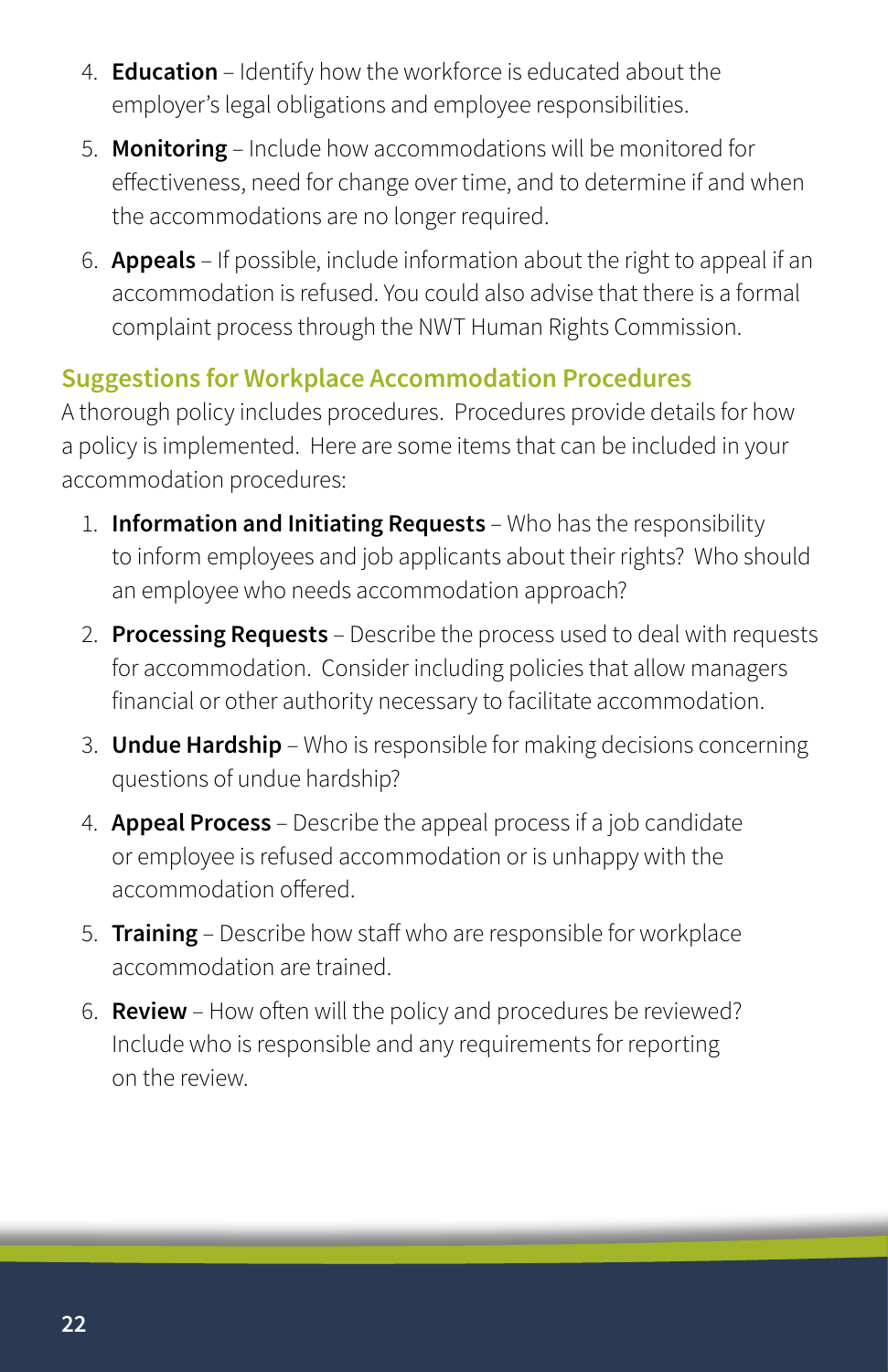#### <span id="page-22-0"></span>**Checklist for Responding to a Request for Accommodation**

Here is a suggested checklist of steps to take when faced with a request for accommodation. You can also use these suggestions if you suspect that an employee might need an accommodation to meet the normal expectations of the workplace.

#### **Gather information**

- Find out if an employee's request for accommodation, or your suspicion about a possible need for accommodation, falls under *Act* or the collective agreement. There is no legal duty to accommodate the request if it does not fall under the *Act* or the collective agreement. When in doubt, contact the Commission for information or contact your lawyer for legal advice.
- Review the information that the employee provides to support the request. For example, medical documents.
- Listen to and consider the needs of the employee and his or her suggestions for accommodation.
- Do you need more information than the employee has already given you. For example, further medical information?
- As much as possible, ask the employee to provide the information you might need in writing.
- Once you have the information that allows you to assess the employee's accommodation request, proceed to the next steps.
- Reply to the request for accommodation within a reasonable amount of time.

#### **Review current job**

- Can the employee perform his or her current job without accommodation?
- If not, determine if the employee can perform the existing job in a modified form.
- If this is not possible even with accommodation, document this and explain the reasons in writing.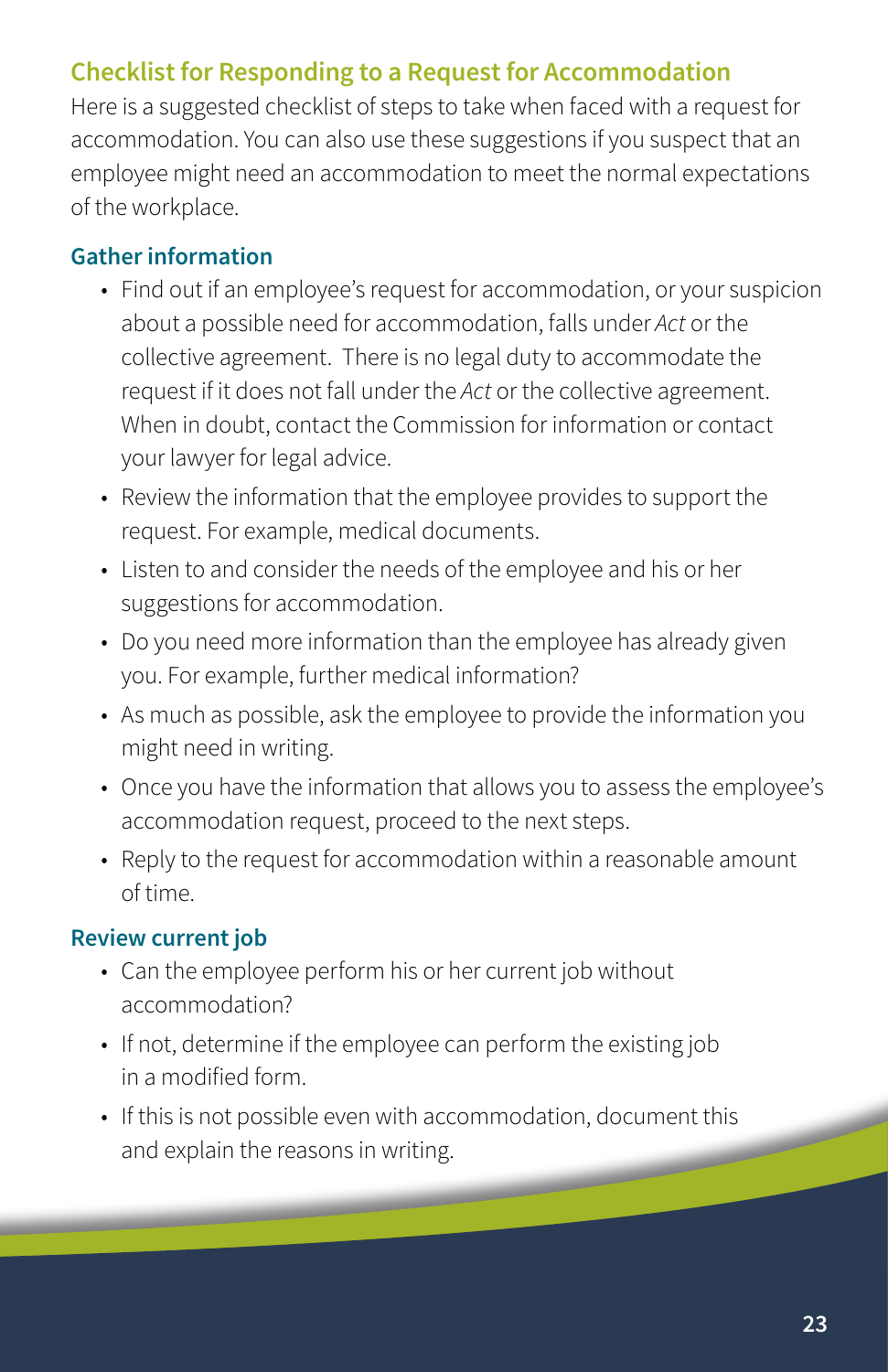#### **Examine other jobs in the workplace**

- Identify all other job possibilities in the organization.
- Determine if the employee can perform another job in its existing form.
- If not, determine if the employee can perform another job with modifications.
- Identify which of the essential duties of those jobs the employee can do and what they cannot do.
- Identify what can be done to enable the employee to perform any of the possible jobs.
- If an accommodation in another job is not possible, document this and explain the reasons in writing.

#### **Discuss job assessment results with relevant parties**

- Get input from the employee and the union (if there is one). Discuss what the employee can do from the options you have identified.
- Get input from medical or other relevant experts on what the employee can do for any of the options you have identified.

#### **Decide on appropriate and reasonable accommodation**

- An employee is entitled to reasonable and appropriate accommodation. An employee is not entitled to the precise accommodation they want or the most ideal solution.
- If full accommodation is not possible without undue hardship, try to suggest options that may partially meet the needs of the person seeking accommodation.
- If accommodation is not possible at all due to undue hardship, make certain you have the necessary information to support this. Document in writing why you cannot accommodate. For example, if cost is a factor, show why the particular cost of implementing an accommodation is an undue hardship.

#### **Implement**

• Outline in writing what will be done and include any terms or conditions that apply.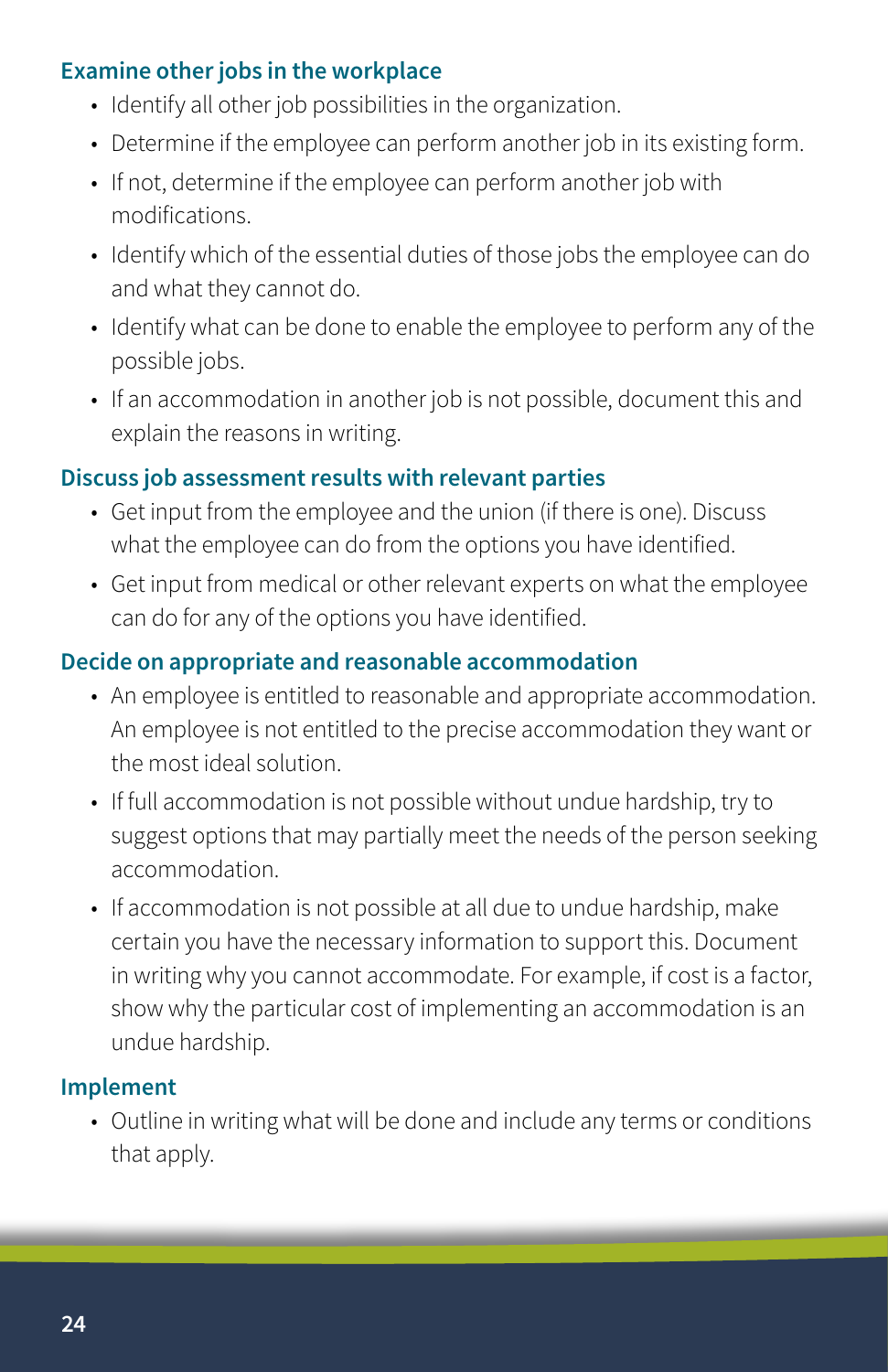- Make sure supervisors and co-workers are aware of what is being done and why. Ask for and obtain their support if needed.
- Respect the privacy of the employee. For example, keep information verifying the need for an accommodation confidential.

#### **Monitor**

- Follow up to ensure that the accommodation meets the needs of the person who requested the accommodation.
- Review and modify the accommodation if circumstances or needs change (including if accommodation is no longer required).

#### **Case Study #9**

*Sarah's child care provider insists that children in her care be picked up by 4:30 pm. Sarah asks to leave work at 4:15 pm and make up the time in the morning and over the lunch break. Her employer's small store is open until 5:30 pm but her boss agrees to accommodate Sarah by agreeing to look after customers during the last hour of business or hire a part-time employee to cover the end of the day.*

#### **Case Study #10**

*Bob has an interview for a job he really wants. However, when Bob dropped off his application form, he noticed that there was a strong perfume scent. He explained to the employer that his asthma is aggravated by scent. He asked if the interview could take place outside the office. The employer said that he has been thinking of establishing a scent-free workplace anyway and asks Bob to come to the office for his interview.*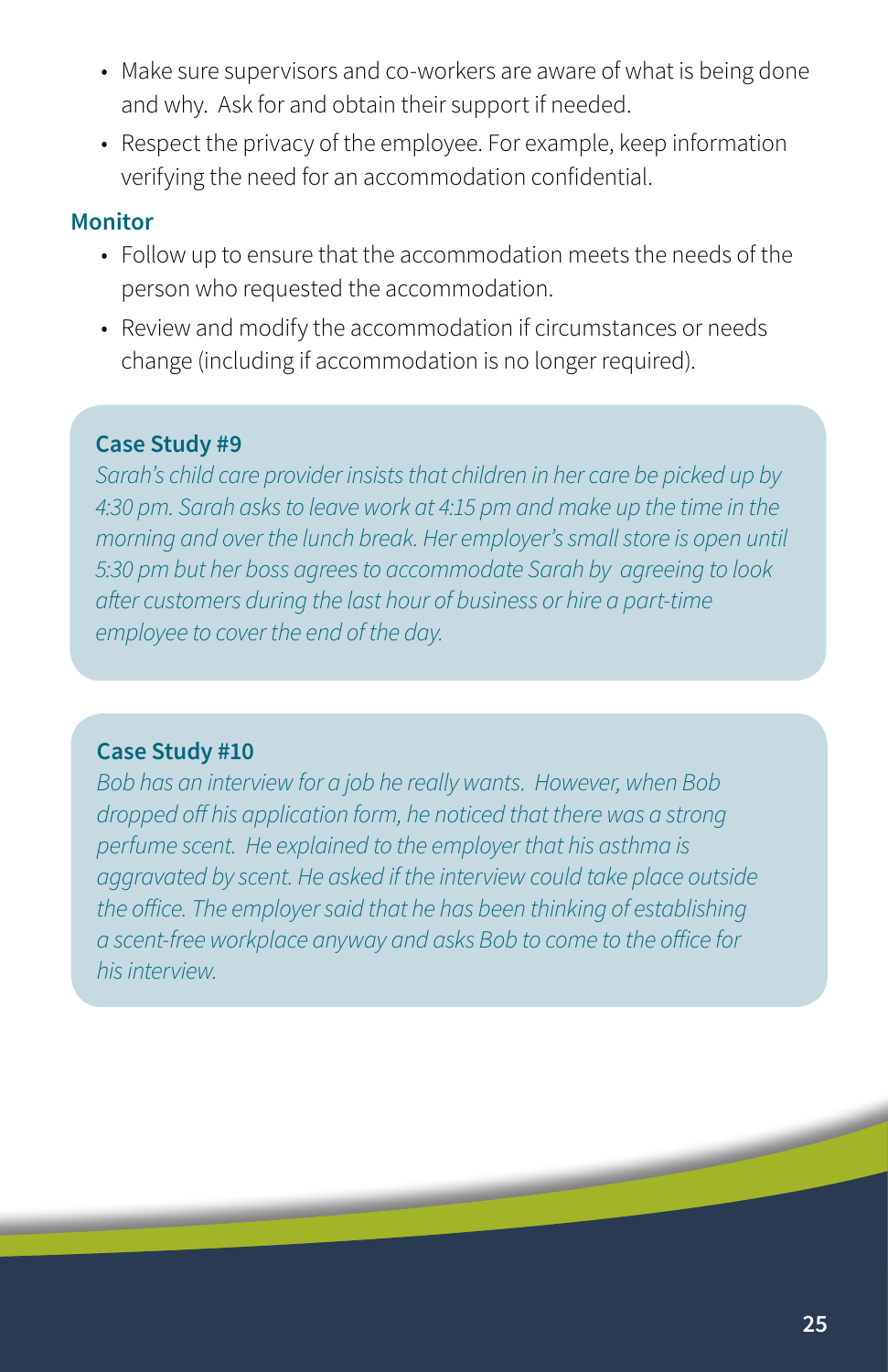## <span id="page-25-0"></span>**Let's Talk**

For more information about accommodation, resources on human rights issues, or how to file a complaint, contact the Commission.

**Call us** toll-free at 1-888-669-5575 or locally at 867-669-5575 Monday to Friday.

#### **Email us** at **[info@nwthumanrights.ca](mailto:info%40nwthumanrights.ca?subject=)**

We will respond to your email within one business day.

**Visit our office** during business hours 8:30 am to 5:00 pm Monday to Friday at 5003-49<sup>th</sup> Street in the Arthur Laing Building.

Stay up to date on all of our news, programs, and initiatives by visiting our website at **[nwthumanrights.ca](http://nwthumanrights.ca).**

#### **Join us on Facebook** at **[facebook.com/nwthrc](http://facebook.com/nwthrc)**

We have a great Facebook page full of positive stories to get you thinking and talking about equality human rights. Stop by and join the conversation. We love hearing from you!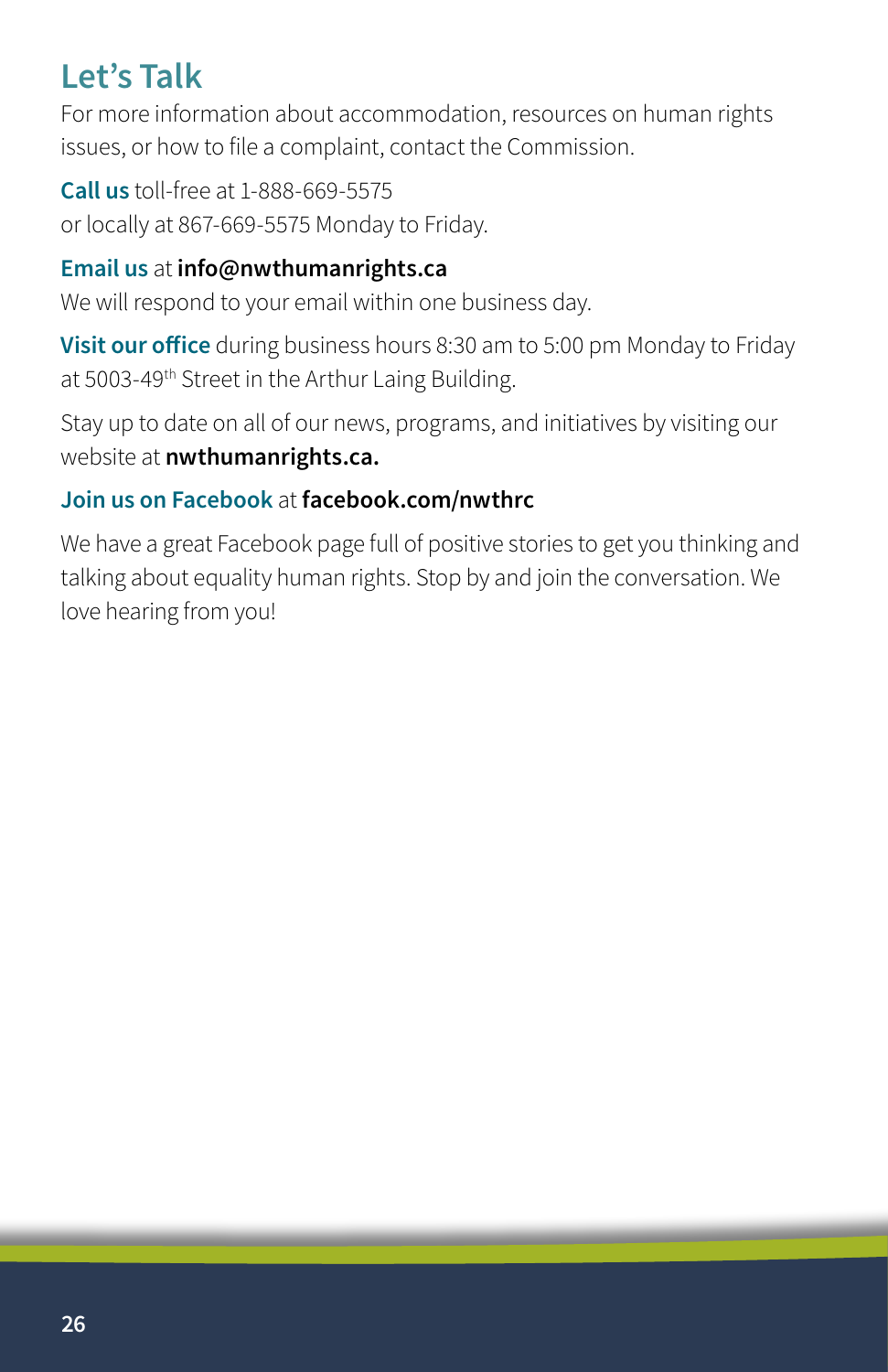To receive this information in another language, please call 1-888-669-5575

Pour obtenir cette information dans une autre langue, veuillez composer le 1-888-669-5575

Diri rerehtł'ís begha bek'úrłya hurulai dé diri rulká bets'én yołki (yołti) 1-888-669-5575

Kīkway ka kahtinamihk ōma kwayaskomowewin ōma kotaktansi ka isipikiskwehk, mahti tepwāsiwewin 1-888-669-5575

Jıı gwandak zrıt ızhıı gınjìk zhìt gwik'ìt yinohthan jì, jıı ıhdıcıih ts'àt gınohkhıı 1-888-669-5575

Piomayukakpat naonaitkotinik allakot okaohikot, hivayaklogit 1-888-669-5575

sfix WJ mA{ y x yq 8i4 sc s y3i4 xe 4y mJi4, >  $556$   $c$   $\Lambda$  $c$   $d$  $s$   $<$   $\Delta$  $c$  1-888-669-5575

Umunga kangiqhihikkiffi uqauhit atlagiiktut ququar̂vikran 1-888-669-5575

Dene xədə́k'é xədə húwáhro yerahwe nídé dúle heredi ?udítáí ts'é gahdə 1-888-669-5575

Dene k'éh gots'éndeh edotth'éé enahthé enide, edíhjo gots'é edahłu, 1-888-669-5575

Dii wegondi yati ładį k'è etaàtìa dahwho dè jo gits'o gahde 1-888-669-5575